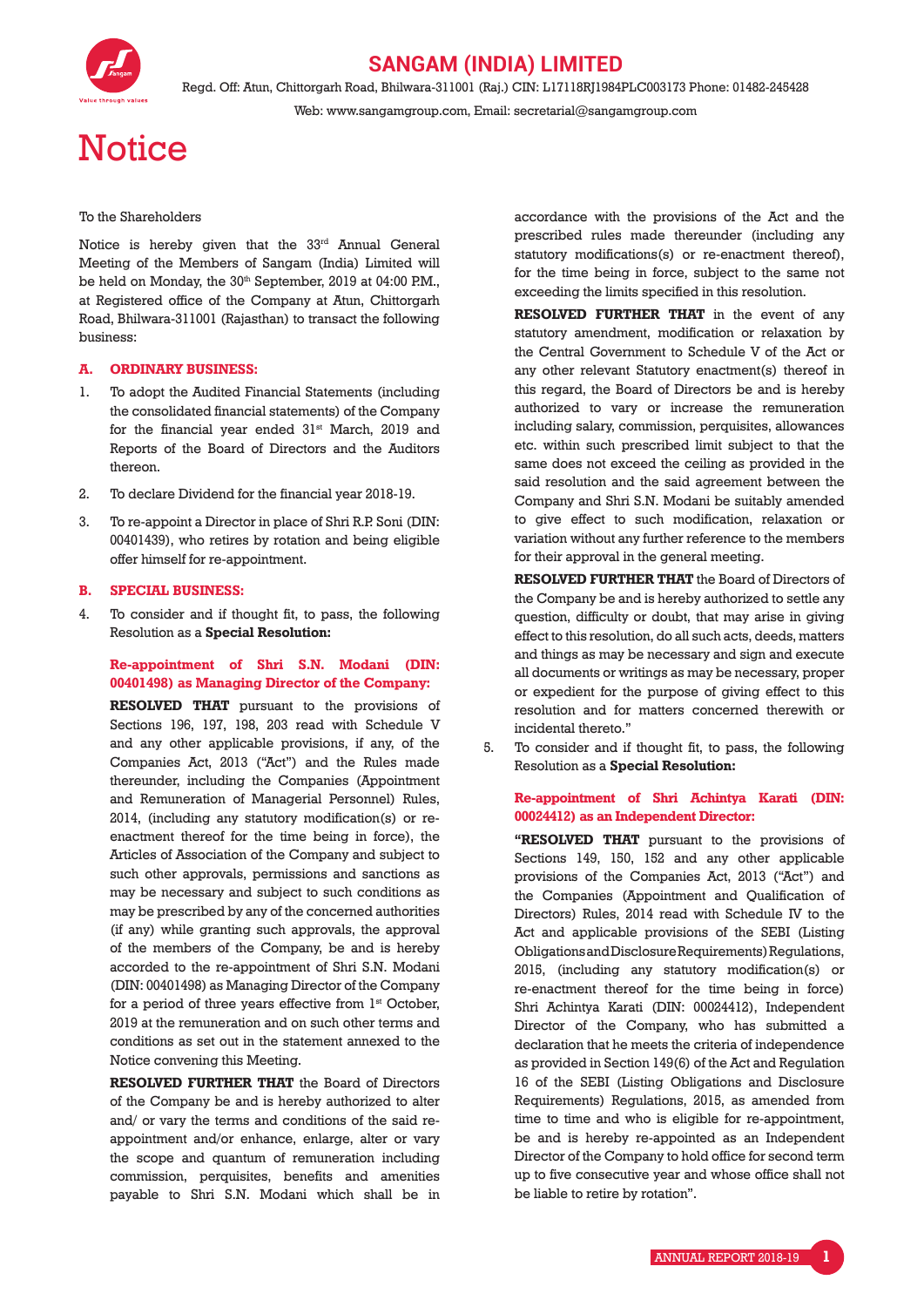**"RESOLVED FURTHER THAT** pursuant to the provisions of Regulation 17(1A) of SEBI (Listing Obligations and Disclosure Requirements) Regulations, 2015, (Including any statutory modification(s) or re-enactment thereof for the time being in force) and other applicable provisions if any, consent of the members be and is hereby accorded for continuing the directorship of Shri Achintya Karati as Independent Director after attain age of seventy five year during the second term of five consecutive years.  **"RESOLVED FURTHER THAT** the Board of Directors of the Company be and is hereby authorized to settle any question, difficulty or doubt, that may arise in giving effect to this resolution, do all such acts, deeds, matters and things as may be necessary and sign and execute all documents or writings as may be necessary, proper or expedient for the purpose of giving effect to this resolution and for matters concerned therewith or incidental thereto."

6. To consider and if thought fit, to pass, the following Resolution as a Special Resolution:

 **Re-appointment of Shri Tapan Kumar Mukhopadhyay (DIN: 00239251) as an Independent Director:**

**"RESOLVED THAT** pursuant to the provisions of Sections 149, 150, 152 and any other applicable provisions of the Companies Act, 2013 ("Act") and the Companies (Appointment and Qualification of Directors) Rules, 2014 read with Schedule IV to the Act and applicable provisions of the SEBI (Listing Obligations and Disclosure Requirements) Regulations, 2015, (including any statutory modification(s) or re-enactment thereof for the time being in force) Shri Tapan Kumar Mukhopadhyay (DIN: 00239251), Independent Director of the Company, who has submitted a declaration that he meets the criteria of independence as provided in Section 149(6) of the Act and Regulation 16 of the SEBI (Listing Obligations and Disclosure Requirements) Regulations, 2015, as amended from time to time and who is eligible for re-appointment, be and is hereby re-appointed as an Independent Director of the Company to hold office for second term up to five consecutive year and whose office shall not be liable to retire by rotation".

**"RESOLVED FURTHER THAT** pursuant to the provisions of Regulation 17(1A) of SEBI (Listing Obligations and Disclosure Requirements) Regulations, 2015, (Including any statutory modification(s) or re-enactment thereof for the time being in force) and other applicable provisions if any, consent of the members be and is hereby accorded for continuing the directorship of Shri Tapan Kumar Mukhopadhyay as Independent Director after attain age of seventy five year during the second term of five consecutive years.

**RESOLVED FURTHER THAT** the Board of Directors of the Company be and is hereby authorized to settle any question, difficulty or doubt, that may arise in giving effect to this resolution, do all such acts, deeds, matters and things as may be necessary and sign and execute all documents or writings as may be necessary, proper or expedient for the purpose of giving effect to this resolution and for matters concerned therewith or incidental thereto."

7. To consider and if thought fit, to pass, the following Resolution as a **Special Resolution:**

### **Re-appointment of Shri Ramawatar Jaju (DIN: 00083218) as an Independent Director:**

**"RESOLVED THAT** pursuant to the provisions of Sections 149, 150, 152 and any other applicable provisions of the Companies Act, 2013 ("Act") and the Companies (Appointment and Qualification of Directors) Rules, 2014 read with Schedule IV to the Act and applicable provisions of the SEBI (Listing Obligations and Disclosure Requirements) Regulations, 2015, (including any statutory modification(s) or re-enactment thereof for the time being in force) Shri Ramawatar Jaju (DIN: 00083218), Independent Director of the Company, who has submitted a declaration that he meets the criteria of independence as provided in Section 149(6) of the Act and Regulation 16 of the SEBI (Listing Obligations and Disclosure Requirements) Regulations, 2015, as amended from time to time and who is eligible for re-appointment, be and is hereby re-appointed as an Independent Director of the Company to hold office for second term up to five consecutive years and whose office shall not be liable to retire by rotation".

 **"RESOLVED FURTHER THAT** pursuant to the provisions of Regulation 17(1A) of SEBI (Listing Obligations and Disclosure Requirements) Regulations, 2015, (Including any statutory modification(s) or re-enactment thereof for the time being in force) and other applicable provisions if any, consent of the members be and is hereby accorded for continuing the directorship of Shri Ramawatar Jaju as Independent Director after attain age of seventy five year during the second term of five consecutive years.

**RESOLVED FURTHER THAT** the Board of Directors of the Company be and is hereby authorized to settle any question, difficulty or doubt, that may arise in giving effect to this resolution, do all such acts, deeds, matters and things as may be necessary and sign and execute all documents or writings as may be necessary, proper or expedient for the purpose of giving effect to this resolution and for matters concerned therewith or incidental thereto.

8. To consider and if thought fit, to pass, the following Resolution as a **Special Resolution:**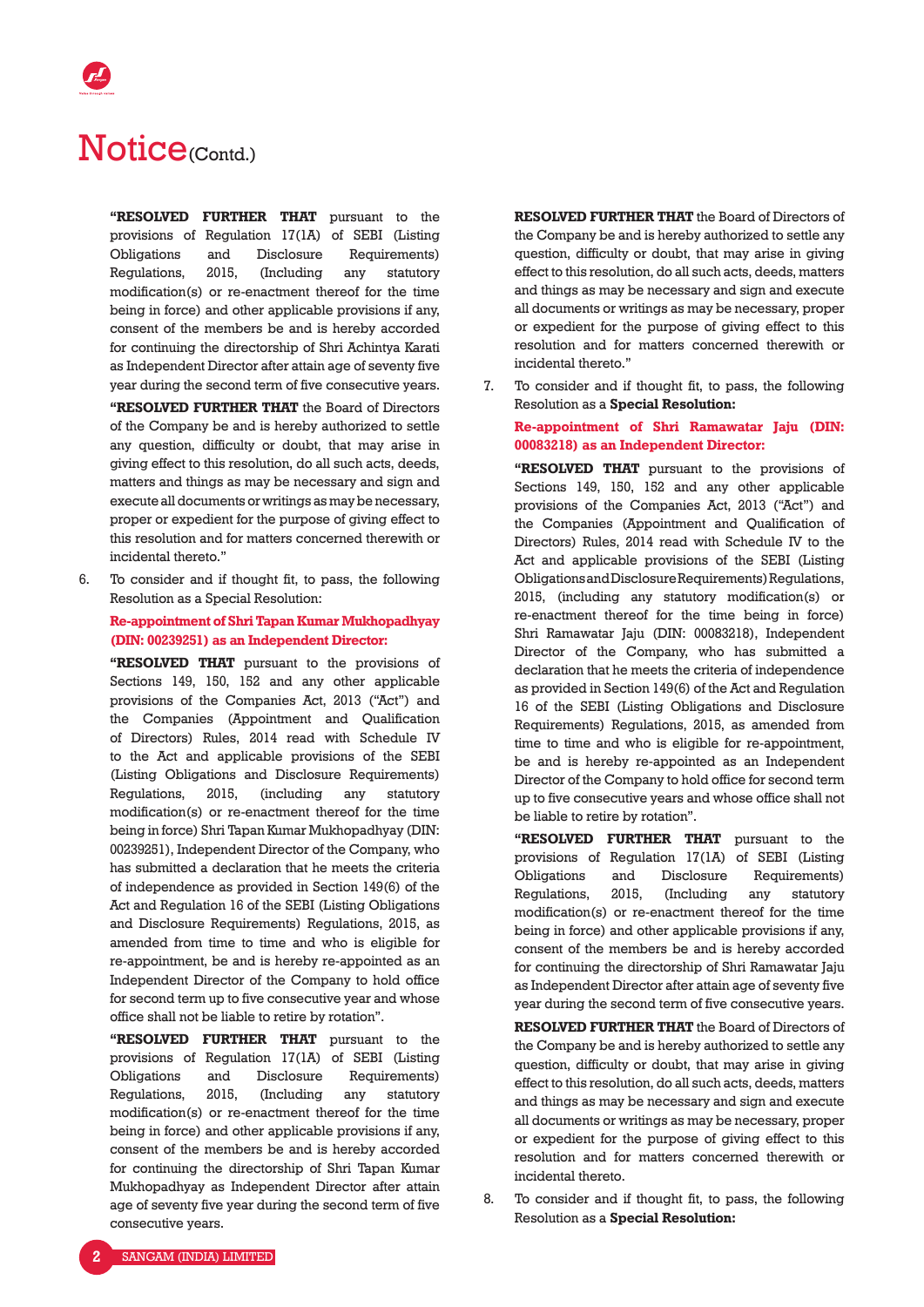### **Re-appointment of Ms. Seema Srivastava (DIN: 07142986) as an Independent Director:**

**"RESOLVED THAT** pursuant to the provisions of Sections 149, 150, 152 and any other applicable provisions of the Companies Act, 2013 ("Act") and the Companies (Appointment and Qualification of Directors) Rules, 2014 read with Schedule IV to the Act and applicable provisions of the SEBI (Listing Obligations and Disclosure Requirements) Regulations, 2015, (including any statutory modification(s) or re-enactment thereof for the time being in force) Ms. Seema Srivastava (DIN: 07142986), Independent Director of the Company, who has submitted a declaration that she meets the criteria of independence as provided in Section 149(6) of the Act and Regulation 16 of the SEBI (Listing Obligations and Disclosure Requirements) Regulations, 2015, as amended from time to time and who is eligible for re-appointment, be and is hereby re-appointed as an Independent Director of the Company to hold office for second term of five years with effect from 30<sup>th</sup> March, 2020 and whose office shall not be liable to retire by rotation".

**RESOLVED FURTHER THAT** the Board of Directors of the Company be and is hereby authorized to settle any question, difficulty or doubt, that may arise in giving effect to this resolution, do all such acts, deeds, matters and things as may be necessary and sign and execute all documents or writings as may be necessary, proper or expedient for the purpose of giving effect to this resolution and for matters concerned therewith or incidental thereto."

9. To consider and if thought fit, to pass, the following Resolution as an **Ordinary Resolution:**

### **To ratify the Remuneration of the Cost Auditors for the Financial Year 2019-20:**

**"RESOLVED THAT** pursuant to the provisions of Section 148 and other applicable provisions, if any, of the Companies Act, 2013 and the Companies (Audit and Auditors) Rules, 2014 read with Companies (Cost Records and Audit) Rules, 2014 (including any statutory modification(s) or re-enactment thereof for the time being in force), the payment of the remuneration of  $\bar{\tau}$  1,00,000/- (Rupees One Lakhs only) plus applicable GST and reimbursement of actual out of pocket expenses to M/s K.G. Goyal & Co., Cost Accountants (Firm Registration No. 000017), who were appointed by the Board of Directors of the Company as "Cost Auditors" to conduct the audit of the cost records of all the units of the Company for the financial year 2019-20 be and is hereby ratified and approved.

**RESOLVED FURTHER THAT** the Board of Directors be and are hereby authorized to settle any question, difficulty or doubt, that may arise in giving effect to this resolution and to do all such acts, deeds and things as may be necessary, expedient and desirable for the purpose of giving effect to this resolution."

> For and on Behalf of the Board of Directors For Sangam (India) Limited

Place: Atun, Chittorgarh road Bhilwara, (Raj.) 311001 *Date: 12th July, 2019*

A.K. Jain (Company Secretary) *M. No.: F-7842*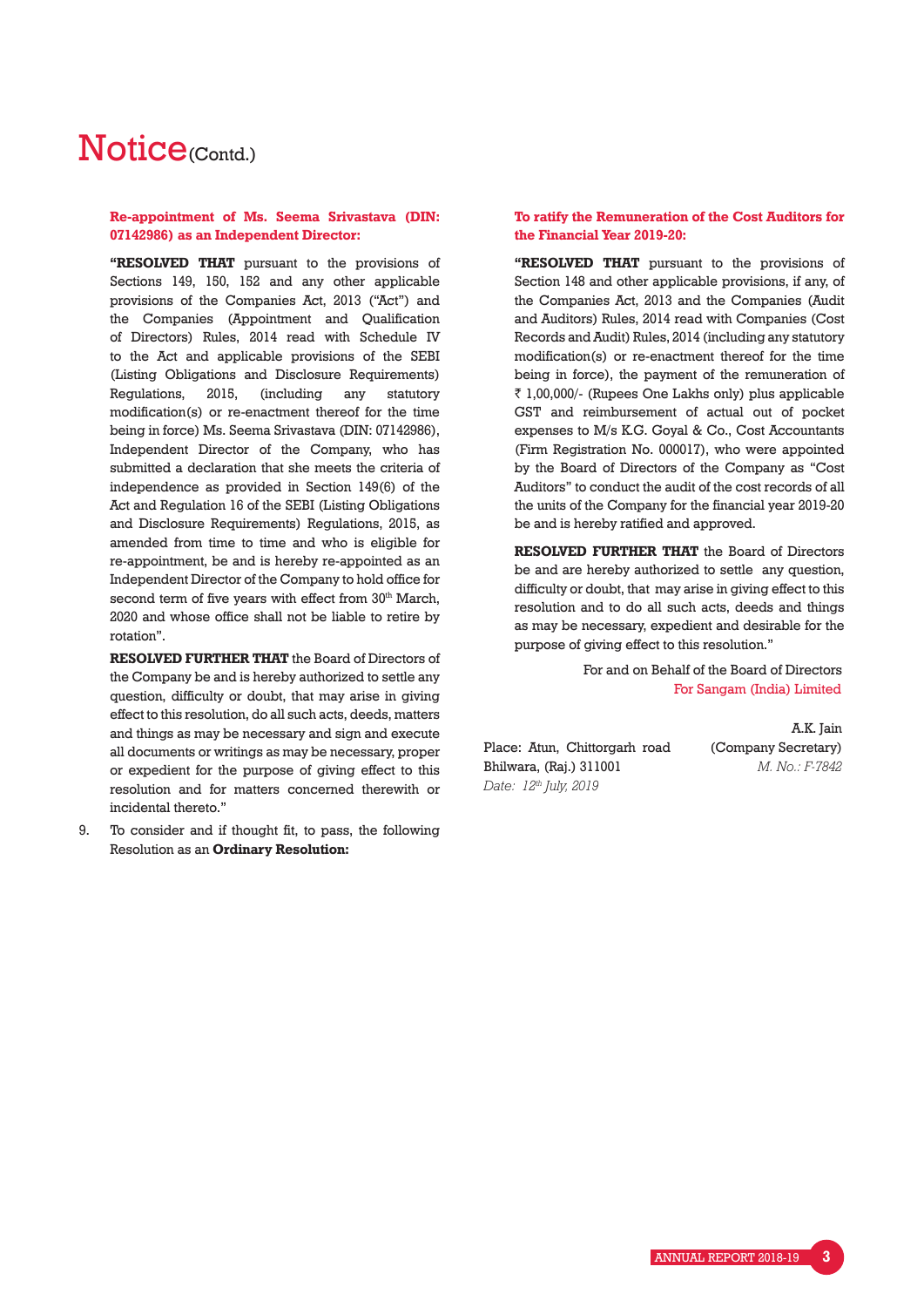- 1. The explanatory statement pursuant to Section 102 of the Companies Act, 2013 ("the Act") in respect of the business under Item No. 4 to 9 set out above and details as required under SEBI (Listing Obligations and Disclosure Requirements) Regulations, 2015 ("SEBI Listing Regulations") and Secretarial Standard on General Meetings issued by the Institute of Company Secretaries of India in respect of Directors seeking re-appointment at this Annual General Meeting are annexed hereto.
- **2. A member entitled to attend and vote at the Annual General Meeting is entitled to appoint a Proxy to attend and vote on a poll instead of himself and such proxy need not be a member of the company. Pursuant to Section 105 of the Act, A person can act as proxy on behalf of Members not exceeding fifty (50) and holding in the aggregate not more than 10% of the total share capital of the Company carrying voting rights. In case a proxy is proposed to be appointed by a Member holding more than 10% of the total share capital of the Company carrying voting rights, then such proxy shall not act as a proxy for any other person or shareholder.**

 **The instrument of proxy, in order to be effective, should be duly stamped, completed and signed and must be deposited at the registered office of the company not less than 48 hours before the commencement time for holding the aforesaid meeting.** 

- 3. During the period beginning 24 hrs. before the time fixed for the commencement of the AGM and until the conclusion of the meeting, a member would be entitled to inspect the proxies lodged during the business hours of the Company, provided that not less than three days of notice in writing is given to the Company.
- 4. Corporate members intending to send their authorized representatives to attend the Meeting are requested to send to the Company a certified copy of the Board Resolution authorizing their representative to attend and vote on their behalf at this Meeting.
- 5. Members/ proxies/ authorised representatives are requested bring the duly filled attendance slip enclosed herewith along with their copy of Annual Report to attend the meeting.
- 6. The Company's Register of members and share transfer books shall remain closed from Monday the  $23<sup>rd</sup>$  September, 2019 to Monday the  $30<sup>th</sup>$  September, 2019 (both days inclusive) to decide the entitlement of shareholders for the payment of dividend in accordance with the recommendation of the Board of **Directors**
- 7. Members are requested to:
	- a. Notify the change in address if any, with Pin Code numbers immediately to the Company (in case of shares held in physical mode).
	- b. Quote their Regd. Folio Number/DP and Client ID Nos. in all their correspondence with the Company or its Registrar and Share Transfer Agent ("RTA").
- 8. Members are requested to address all their correspondence including demat/remat applications, request for share transfers, intimation of change of address and other correspondence to the Company's RTA.
- 9. The Register of Directors and Key Managerial Personnel (KMP) and their shareholding and Register of Contracts or Arrangements in which Directors are interested, maintained under Sections 170 and 189 of the Companies Act, 2013 respectively will be available for inspection by the members at AGM.
- 10. All documents referred to in the accompanying notice are open for inspection at the registered office of the company in all working days except Saturday and holidays, between 11.00 A.M. to 1.00 P.M. up to the date of Annual General Meeting.
- 11. The dividend as recommended by the Board of Directors for the year ended  $31<sup>st</sup>$  March, 2019, if declared at the meeting will be paid within 30 days of the date of declaration of dividend to those members whose names appear as the beneficial owners at the end of the business hours on Friday, 20th September, 2019 in the list of beneficial owners to be furnished by depositories (NSDL & CDSL) in respect of the shares held in electronics form.
- 12. Investors holding the shares in physical form should provide the National Electronic Clearing Service (NECS) mandate to the Company and investors holding the shares in demat form should ensure that correct and updated particulars of their bank account are available with the Depository Participant (DP). This would facilitate in receiving direct credits of dividends, refunds etc., from companies and avoid postal delays and loss in transit. Investors must update their new bank account numbers allotted after implementation of Core Banking Solution (CBS) to the Company in case of shares held in physical form and to the DP in case of shares held in demat form.
- 13. In terms of section 124(5) of the Companies Act, 2013, dividend amount for the year ended 31<sup>st</sup> March, 2012 remaining unclaimed for a period of 7 years shall become due for transfer to the Investor Education and Protection Fund (IEPF) established by the Central Government.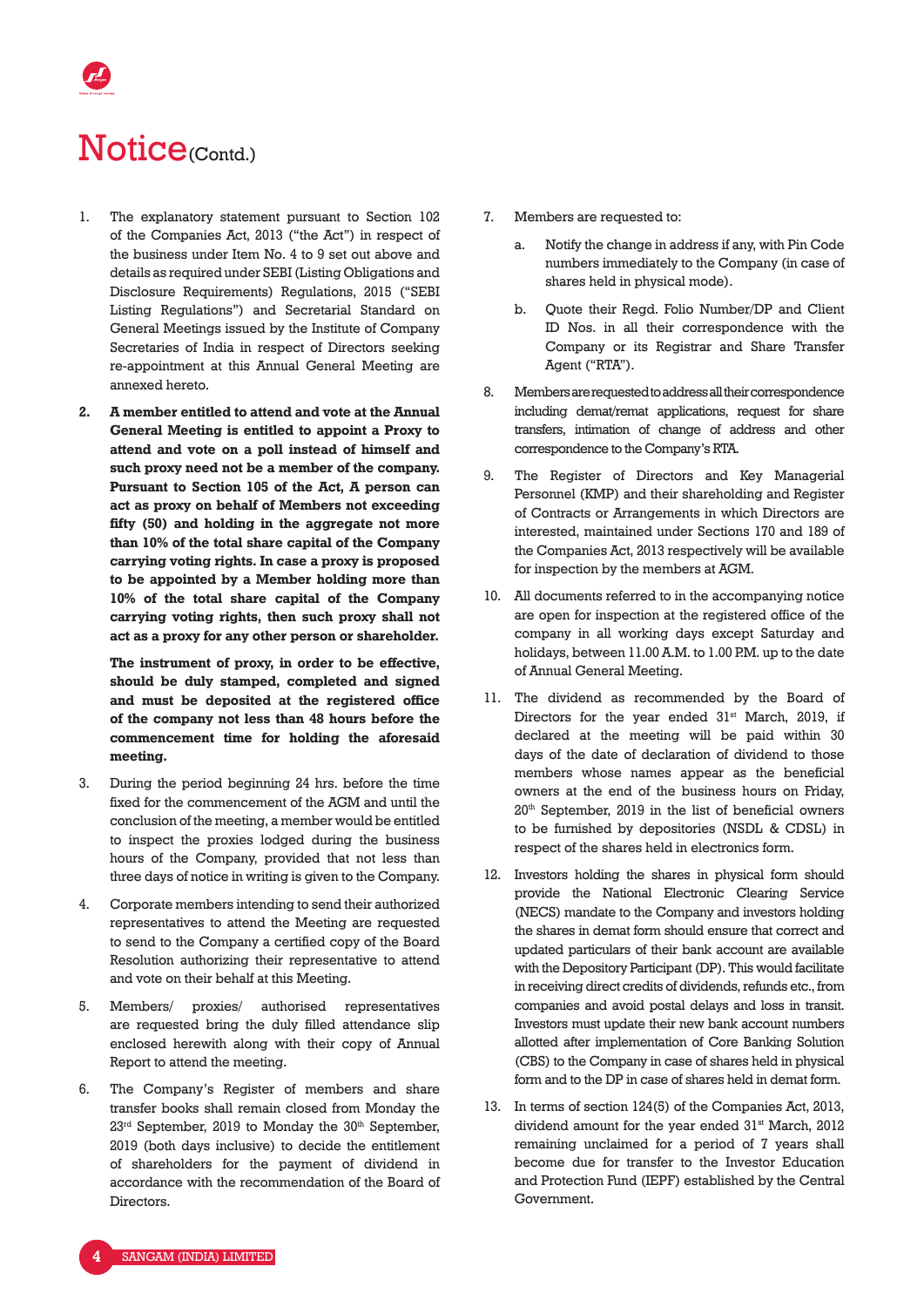# Notice<sub>(Contd.)</sub>

 Further, in terms of section 124(6) of the Act, in case of such shareholders whose dividends are unpaid/ unclaimed for a continuous period of seven years, the corresponding shares shall be transferred to the IEPF demat account.

- 14. As per the provisions of Section 72 of the Act, facility for making nomination is available for the members in respect of the shares held by them. Members holding shares in single name and who have not yet registered their nomination are requested to register the same by submitting Form No. SH-13. If member desires to cancel the earlier nomination and record fresh nomination, he/she may submit the same Form No. SH-14. Members holding shares in physical form are requested to submit the forms to the Company. The Members holding shares in demat form may contact their respective depository participants for making such nominations.
- 15. The Securities and Exchange Board of India (SEBI) has mandated the submission of Permanent Account Number (PAN) by every participant in securities market. Members holding shares in electronic form are, therefore, requested to submit the PAN to their Depository Participants with whom they are maintaining their Demat Accounts. Members holding shares in physical form can submit their PAN details to the Company/RTA along with the proof thereof.
- 16. In case of joint holders attending the meeting, the member whose name appears as the first holder in the order of names as per register of members of the Company will be entitled to vote.
- 17. Electronic copy of the Annual Report for the financial year 2018-19 is being sent to all the members, whose email IDs are registered with the Company/Depository Participant(s) for communication purposes unless any member has requested for a hard copy of the same. For members who have not registered their email address, physical copies of the Annual Report for the financial year 2018-19 is being sent in the permitted mode.
- 18. To support the "Green Initiative" Members who have not registered their e-mail addresses are required to register the same with the Company/Depository to enable the Company to send all the communications including Annual Report, Notices, Circulars, etc. electronically. Members may note that the Notice and the Annual Report 2018-19 will also be available on the Company's website viz. www.sangamgroup.com
- 19. Voting Options

Voting through electronic means:

 (i) In compliance with provisions of Section 108 of the Companies Act, 2013, Rule 20 of the Companies (Management and Administration) Rules, 2014 as amended and regulation 44 of the Listing Regulations, the Company is pleased to provide members facility to exercise their right to vote on resolutions proposed to be considered at the Annual General Meeting (AGM) by electronic means and the business may be transacted through e-Voting Services. The facility of casting the votes by the members using an electronic voting system from a place other than venue of the AGM ("remote e-voting") will be provided by Central Depository Services (India) Limited (CDSL).

- (ii) The facility for voting through ballot paper shall be made available at the AGM and the members attending the meeting who have not cast their vote by remote e-voting shall be able to exercise their right at the meeting through ballot paper.
- (iii) The members who have cast their vote by remote e-voting prior to the AGM may also attend the AGM but shall not be entitled to cast their vote again.
- **(iv) The instructions for members for voting electronically are as under:-**
	- (i) The voting period begins on Wednesday, 25th September, 2019 (9:00 am) and ends on Saturday, 28th September, 2019 (5:00 pm). During this period shareholders' of the Company, holding shares either in physical form or in dematerialized form, as on the cut-off date Friday, 20<sup>th</sup> September, 2019 may cast their vote electronically. The e-voting module shall be disabled by CDSL for voting thereafter.
	- (ii) Log on to the e-voting website www. evotingindia.com
	- (iii) Click on Shareholders
	- (iv) Now Enter your User ID
		- a. For CDSL: 16 digits beneficiary ID,
		- b. For NSDL: 8 Character DP ID followed by 8 Digits Client ID,
		- c. Members holding shares in Physical Form should enter Folio Number registered with the Company.
	- (v) Next enter the Image Verification as displayed and Click on Login.
- (vi) If you are holding shares in demat form and had logged on to www.evotingindia.com and voted on an earlier voting of any company, then your existing password is to be used.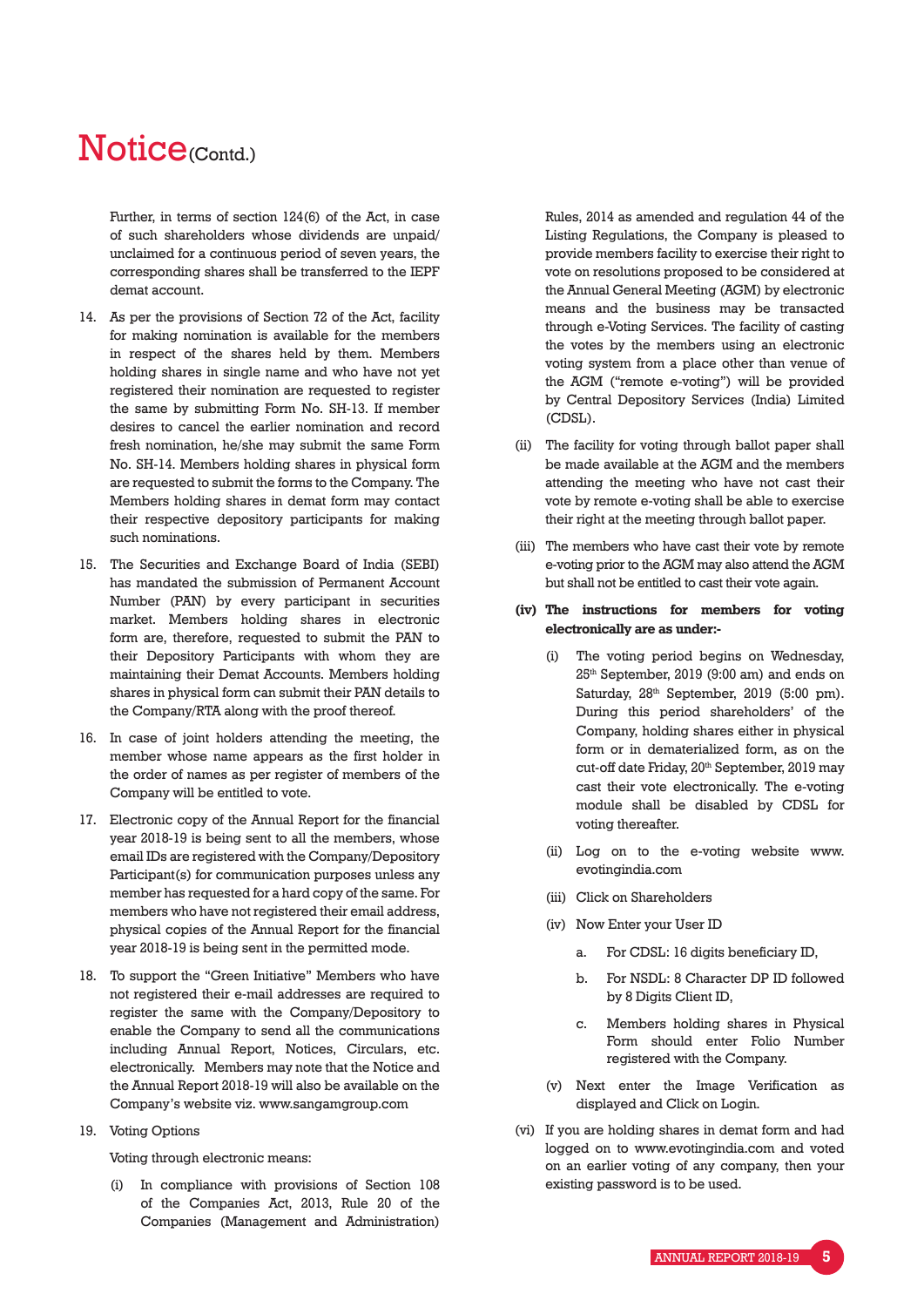(vii) If you are a first time user follow the steps given below:

| <b>Physical Form</b>                                     | For Members holding shares in Demat Form and                                                                                                                                                                                                                                                                  |  |  |  |  |
|----------------------------------------------------------|---------------------------------------------------------------------------------------------------------------------------------------------------------------------------------------------------------------------------------------------------------------------------------------------------------------|--|--|--|--|
| <b>PAN</b>                                               | Enter your 10 digit alpha-numeric PAN issued<br>by Income Tax Department (Applicable for<br>both demat shareholders as well as physical<br>shareholders)                                                                                                                                                      |  |  |  |  |
|                                                          | Members who have not updated their<br>the Company/Depository<br>PAN<br>with<br>Participant are requested to use the first<br>two letters of their name and the 8 digits<br>of the sequence number (refer serial no.<br>printed on the name and address sticker/<br>Postal Ballot Form/mail) in the PAN field. |  |  |  |  |
|                                                          | In case the sequence number is less than<br>8 digits enter the applicable number of<br>0's before the number after the first two<br>characters of the name in CAPITAL letters.<br>E.a. If vour name is Ramesh Kumar with<br>serial number 1 then enter RA00000001 in<br>the PAN field                         |  |  |  |  |
| Dividend<br><b>Bank</b><br>Details<br><b>OR</b> Date     | Enter the Dividend Bank Details or Date of Birth<br>(in dd/mm/yyyy format) as recorded in your<br>demat account or in the company records in<br>order to login.                                                                                                                                               |  |  |  |  |
| of Birth<br>(DOB)                                        | If both the details are not recorded with the<br>depository or company please enter the member<br>id / folio number in the Dividend Bank details<br>field as mentioned in instruction (iv).                                                                                                                   |  |  |  |  |
| (viii) After entering these details appropriately, click |                                                                                                                                                                                                                                                                                                               |  |  |  |  |

- (ix) Members holding shares in physical form will then reach directly the Company selection screen. However, members holding shares in demat form will now reach 'Password Creation' menu wherein they are required to mandatorily enter their login password in the new password field. Kindly note that this password is to be also used by the demat holders for voting for resolutions of any other company on which they are eligible to vote, provided that company opts for e-voting through CDSL platform. It is strongly recommended not to share your password with any other person and take utmost care to keep your password confidential.
- (x) For Members holding shares in physical form, the details can be used only for e-voting on the resolutions contained in this Notice.
- (xi) Click on the EVSN for the relevant Sangam (India) Limited on which you choose to vote.
- (xii) On the voting page, you will see "RESOLUTION DESCRIPTION" and against the same the option "YES/NO" for voting. Select the option YES or NO as desired. The option YES implies that you assent to the Resolution and option NO implies that you dissent to the Resolution.
- (xiii) Click on the "RESOLUTIONS FILE LINK" if you wish to view the entire Resolution details.
- (xiv) After selecting the resolution you have decided to vote on, click on "SUBMIT". A confirmation box will be displayed. If you wish to confirm your vote, click on "OK", else to change your vote, click on "CANCEL" and accordingly modify your vote.
- (xv) Once you "CONFIRM" your vote on the resolution, you will not be allowed to modify your vote.
- (xvi) You can also take out print of the voting done by you by clicking on "Click here to print" option on the Voting page.
- (xvii) If Demat account holder has forgotten the changed password then Enter the User ID and the image verification code and click on Forgot Password & enter the details as prompted by the system.
- **(xviii)** Shareholders can also cast their vote using CDSL's mobile app m-Voting available for android based mobiles. The m-Voting app can be downloaded from Google Play Store. Apple and Windows phone users can download the app from the App Store and the Windows Phone Store respectively. Please follow the instructions as prompted by the mobile app while voting on your mobile.

### **(xix) Note for Non – Individual Shareholders and Custodians**

- Non-Individual shareholders (i.e. other than Individuals, HUF, NRI etc) and Custodian are required to log on to www.evotingindia. com and register themselves as Corporates.
- A scanned copy of the Registration Form bearing the stamp and sign of the entity should be emailed to helpdesk.evoting@ cdslindia.com
- After receiving the login details a Compliance User should be created using the admin login and password. The Compliance User would be able to link the account(s) for which they wish to vote on.
- The list of accounts linked in the login should be mailed to helpdesk.evoting@cdslindia. com and on approval of the accounts they would be able to cast their vote.

on "SUBMIT" tab.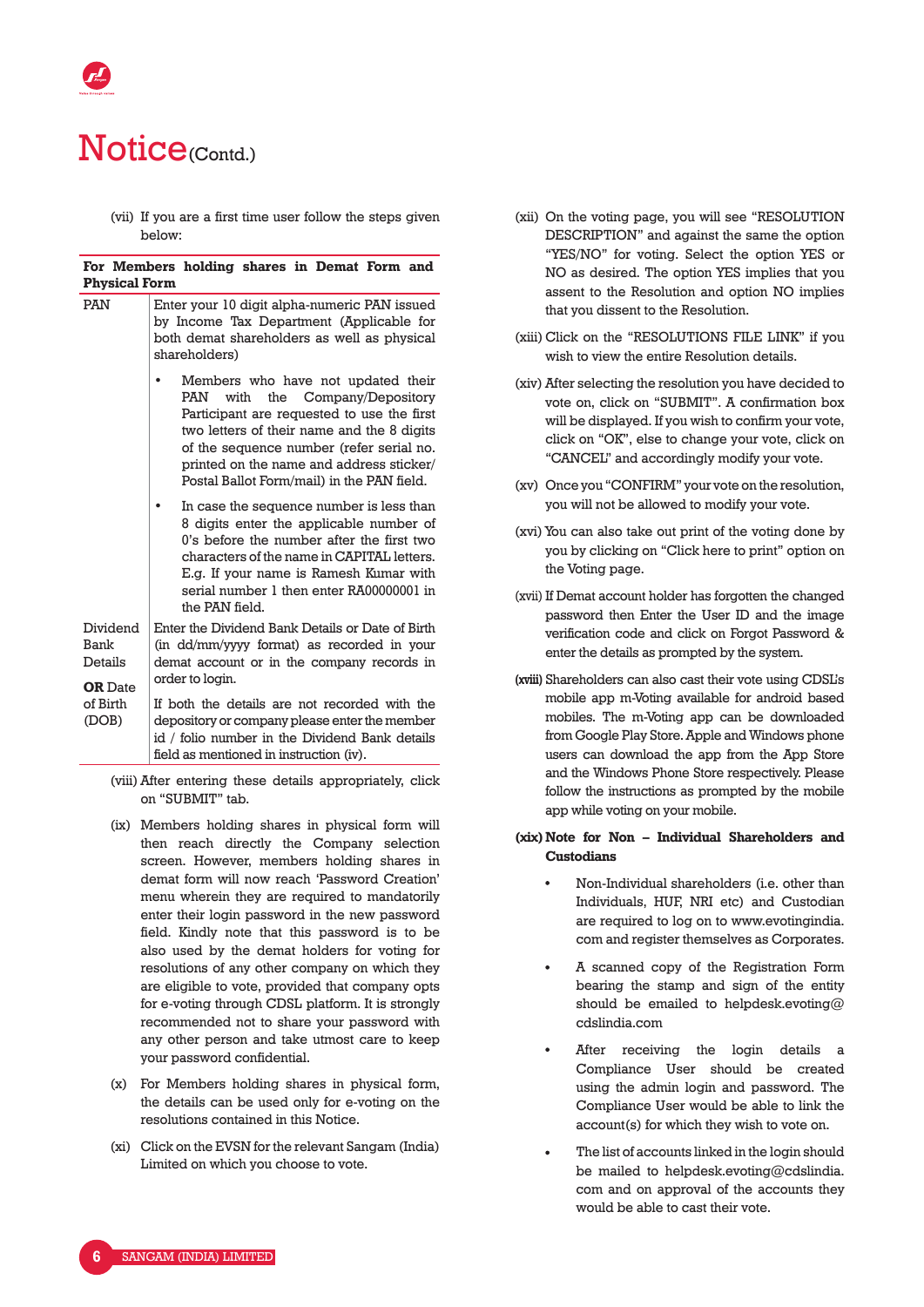- A scanned copy of the Board Resolution and Power of Attorney (POA) which they have issued in favour of the Custodian, if any, should be uploaded in PDF format in the system for the scrutinizer to verify the same.
- (xx) In case you have any queries or issues regarding e-voting, you may refer the Frequently Asked Questions ("FAQs") and e-voting manual available at www.evotingindia.com, under help section or write an email to helpdesk.evoting@ cdslindia.com

#### **In case of members receiving the physical copy:**

- (A) Please follow all steps from sl. no. (i) to sl. no. (xix) above to cast vote.
- (B) The voting period begins on Wednesday, 25th September, 2019 (09:00 am) and ends on Saturday, 28th September, 2019 (05:00 pm). During this period shareholders' of the Company, holding shares either in physical form or in dematerialized form, as on the cut-off date Friday,  $20<sup>th</sup>$  September, 2019 may cast their vote electronically. The e-voting module shall be disabled by CDSL for voting thereafter.

 In case you have any queries or issues regarding e-voting, you may refer the Frequently Asked Questions ("FAQs") and e-voting manual available at www.evotingindia.com under help section or write an email to helpdesk.evoting@ cdslindia.com

- (v) A member may participate in the AGM even after exercising his right to vote through remote e-voting but shall not be allowed to vote again at the AGM.
- (vi) The voting rights of members shall be in proportion to their shares of the paid up equity

share capital of the Company as on the cut-off date of Friday, 20<sup>th</sup> September, 2019.

- (vii) A person, whose name is recorded in the register of members or in the register of beneficial owners maintained by the depositories as on the cut-off date only shall be entitled to avail the facility of remote e-voting as well as voting at the AGM through ballot paper.
- (viii) CS Brij Kishore Sharma, Practicing Company Secretary (Membership No. FCS-6206) has been appointed for as the Scrutinizer for the conduct of e-voting and polling process to be carried out at the AGM of the Company in a fair and transparent manner.
- (ix) The Chairman shall, at the AGM, at the end of discussion on the resolutions on which voting is to be held, allow voting with the assistance of scrutinizer, by use of Ballot Paper for all those members who are present at the AGM but have not cast their votes by availing the remote e-voting facility.
- (x) The Scrutinizer shall after the conclusion of voting at the general meeting, shall make, not later than 48 hours of the conclusion of the AGM, a consolidated scrutinizer's report of the total votes cast in favour or against, if any, to the Chairman or a person authorized by him in writing, who shall countersign the same and declare the result of the voting forthwith.
- (xi) The Results declared along with the report of the Scrutinizer shall be placed on the website of the Company www.sangamgroup.com and on the website of CDSL immediately after the declaration of result by the Chairman or a person authorized by him in writing. The results shall also be immediately forwarded to the Stock Exchange(s) where equity shares of the Company are listed.

### **EXPLANATORY STATEMENT PURSUANT TO SECTION 102 OF THE COMPANIES ACT, 2013 ITEM NO. 4:**

Shri S.N. Modani was reappointed as Managing Director of the Company for a period of five years w.e.f. 1<sup>st</sup> October, 2014 on the remuneration including perquisites set out in the resolution passed at the 28<sup>th</sup> Annual General Meeting of the company held on 30<sup>th</sup> September, 2014.

On the recommendation of Nomination and Remuneration Committee, the Board of Directors of the Company has resolved in its meeting held on 12<sup>th</sup> July, 2019 to re-appoint Shri S.N. Modani as Managing Director of the Company for a further period of three years effective from 1<sup>st</sup> October, 2019 on the revised terms and conditions which are set out in this explanatory statements and draft agreement. By the proposed resolution, approval of the shareholders is sought to the re-appointment of Shri S.N. Modani as the Managing Director of the company.

Shri S.N. Modani is a M.Sc., (Chem.) & MBA and has extensive working experience of about 30 years in Textile Industry. He served Mangalam Cement Ltd., during the year 1986 to 1989.

He is also Trustee of M/s. Badri Lal Soni Charitable Trust, established with a view to provide Technical and Management education to the youths of the Region and is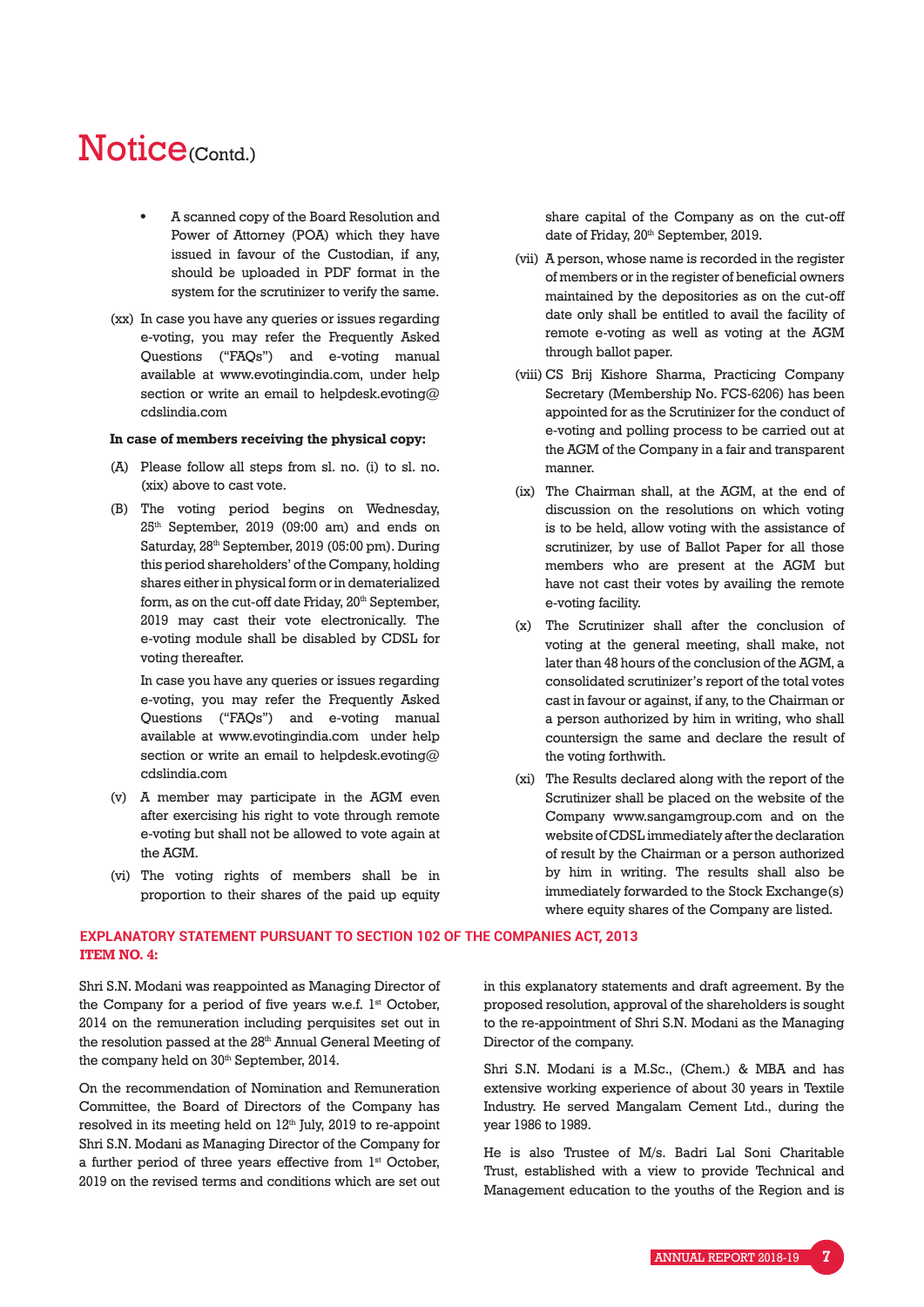# Notice<sub>(Contd.)</sub>

running an University, namely, Sangam University. The Trust also runs Sangam School of Excellence, an CBSE and IB School with world class education infrastructure.

During 30 years of tenure of Shri S.N. Modani at Sangam India Limited, as MD & CEO under his leadership the Company has grown leaps and bounds. Shri S.N. Modani would be responsible for the overall business operations and affairs of the Company. The Board considers that his continued association would be of immense benefit to the Company and it is desirable to continue to avail services of Shri S.N. Modani as Managing Director & CEO.

The remuneration and terms & conditions of re-appointment of Shri S.N. Modani, as approved and recommended by the Nomination & Remuneration Committee of the Company in pursuance to the Schedule V of the Companies Act, 2013 is as under:

#### **1. SALARY PER MONTH**

Basic Salary of  $\bar{z}$  8,10,000/- per month with an annual increase of 10% of Salary thereafter.

#### **2. COMMISSION:**

 Not more than 1% of the net profits of the company as computed in the manner laid down in Section 197 of the Companies Act, 2013.

#### **3. PERQUISITES AS MENTIONED BELOW:**

- a. Suitable residential accommodation, free of cost with all facilities, amenities and services (including gas, electricity, water and furnishing). In case he does not opt for company provided accommodation at any time, he shall be paid house rent allowance of a sum not exceeding 20% of his basic salary. The expenditure incurred by the company on gas, electricity, water and furnishings provided to him shall be evaluated as per the Income-tax Rules, 1962.
- b. Reimbursement of all medical expenses incurred, including premium paid on health insurance policies, whether in India or abroad, for self and family including hospitalization.
- c. Personal accident insurance premium.
- d. Subscription to clubs.
- e. Encashment of leave at the end of his tenure as per policy of the Company.
- f. Contribution to provided fund, superannuation fund or annuity fund and any other retirement benefits.
- g. Gratuity payable should not exceed half month's salary of each completed year of the service.
- h. Leave travel concession for self and family once in a year any where, as per company's policy.
- i. Such other perquisites and allowances in accordance with the rules of the Company or as may be agreed to by the Board of Directors and Shri S.N. Modani.

#### **NOTES**

For the purpose of perquisites stated herein above, family means the spouse, the dependants children and the dependent parents of the appointee.

#### **MINIMUM REMUNERATION**

In the event of any loss or inadequacy of profits in any financial year during his tenure, the Company shall remunerate the Chairman by way of salary, commission, perquisites or allowances as specified above, subject to the applicable limit as stipulated in Section II of part II of Schedule V of the Companies Act, 2013.

#### **SCOPE OF RESPONSIBILITY**

Shri S.N. Modani, Managing Director has been entrusted with substantial powers of Managing the affairs of the company and to supervise and administer overall working of the company.

#### **MEMORANDUM OF INTEREST OF DIRECTORS**

Shri R.P. Soni may be deemed to be concerned or interested in the said resolution. Shri S.N. Modani is son in law of Shri R.P. Soni, Director of the Company.

None of the other Directors and key Managerial Personnel of the Company and their relatives is concerned or interested, either financially or otherwise in the resolution set out at Item No. 4.

Shri S.N. Modani, satisfies all the conditions as set out in Part I of Schedule V referred to in Section 196 of the Companies Act, 2013 for being eligible to be re-appointed as a Managing Director of the Company. He is not disqualified from being appointed as a Managing Director in terms of Section 164 of the Companies Act, 2013.

The foregoing may be treated as an abstract of the draft agreement for the re-appointment of Shri S.N. Modani as Managing Director as required under section 190 of the companies Act, 2013.

The specified information while seeking approval/consent of the shareholders as required under Part-II of Schedule V of the Companies Act, 2013 is given below: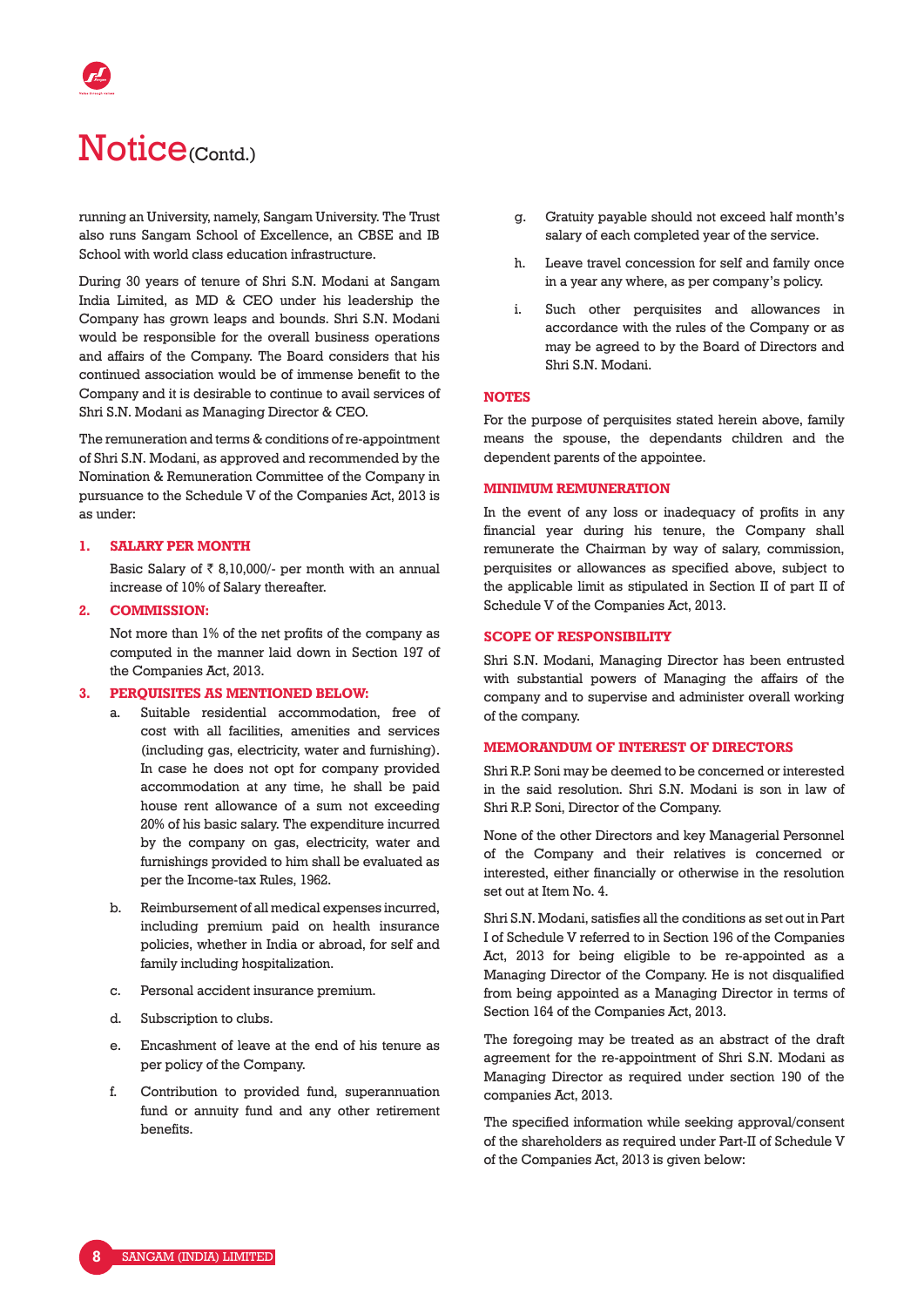| I. | <b>General Information:</b>                                                                                                                               |                                                     |                                                                                                         |            |
|----|-----------------------------------------------------------------------------------------------------------------------------------------------------------|-----------------------------------------------------|---------------------------------------------------------------------------------------------------------|------------|
| 1. | Nature of Industry                                                                                                                                        |                                                     | Manufacturing of diversified products viz. Textiles including<br>Yarn, Fabrics and Ready made Garments. |            |
| 2. | production                                                                                                                                                | Date or expected date of commencement of commercial | Commercial operations commenced in the year 1984.                                                       |            |
| 3. | In case of new companies, expected date of<br>commencement of activities as per project approved by<br>financial institutions appearing in the prospectus |                                                     | Not applicable.                                                                                         |            |
| 4. | Financial performance based on given indicators                                                                                                           |                                                     |                                                                                                         |            |
|    | <b>Particulars</b>                                                                                                                                        |                                                     | As per Audited Financial Results for the year $(\bar{\zeta})$ in Lakhs)                                 |            |
|    |                                                                                                                                                           | 31.03.2019                                          | 31.03.2018                                                                                              | 31.03.2017 |
|    | Total Revenue from<br>operations                                                                                                                          | 188264                                              | 167426                                                                                                  | 1,65,401   |
|    | <b>Total Expenses</b>                                                                                                                                     | 185818                                              | 166161                                                                                                  | 1,59,106   |
|    | Profit before taxation (PBT)                                                                                                                              | 2446                                                | 1265                                                                                                    | 6.295      |
|    | Profit after taxation (PAT)                                                                                                                               | 1561                                                | 3045                                                                                                    | 5,484      |
| 5. | Foreign Investments or Collaborations, if any : Nil                                                                                                       |                                                     |                                                                                                         |            |

| П. | <b>Information about the Appointee</b>                                                                                     |                                                          |                                                                                                                                                                                                                                                                                                                                                                                                                                                 |  |
|----|----------------------------------------------------------------------------------------------------------------------------|----------------------------------------------------------|-------------------------------------------------------------------------------------------------------------------------------------------------------------------------------------------------------------------------------------------------------------------------------------------------------------------------------------------------------------------------------------------------------------------------------------------------|--|
| 1. | Background details                                                                                                         |                                                          | Shri S.N. Modani, aged 56 years holds a M.Sc. (Chem.) &<br>MBA. Further, His Director Identification Number is 00401498.<br>He is the Managing Director of the Company and has rich<br>experience about the affairs of the Company.                                                                                                                                                                                                             |  |
| 2. | Past remuneration                                                                                                          | <b>Financial Year</b>                                    | <b>Remuneration Paid</b>                                                                                                                                                                                                                                                                                                                                                                                                                        |  |
|    |                                                                                                                            | 2018-19                                                  | 157.93 Lakhs                                                                                                                                                                                                                                                                                                                                                                                                                                    |  |
|    |                                                                                                                            | 2017-18                                                  | 134.53 Lakhs                                                                                                                                                                                                                                                                                                                                                                                                                                    |  |
|    |                                                                                                                            | 2016-17                                                  | 177.10 Lakhs                                                                                                                                                                                                                                                                                                                                                                                                                                    |  |
| 3. | Recognition or awards                                                                                                      | during his tenure as a Managing Director of the Company. | The Company has received various awards and recognition                                                                                                                                                                                                                                                                                                                                                                                         |  |
| 4. | Job profile and his suitability                                                                                            | progress under the stewardship of Shri S.N. Modani.      | Shri S.N. Modani, Managing Director & CEO has been<br>looking after the overall affairs and operations of the Company<br>guiding the supervision and control of the Board of Directors.<br>He is involved in policy planning, vision and strategy and long<br>term development activities of the Company. He has been<br>instrumental in taking the Company from strength to strength<br>to its present position. The Company has made enormous |  |
| 5. | Remuneration proposed                                                                                                      | As per Explanatory Statement                             |                                                                                                                                                                                                                                                                                                                                                                                                                                                 |  |
| 6. | Comparative remuneration profile with respect to<br>industry, size of the company, profile of the position and<br>person   | Company.                                                 | The remuneration as proposed of Shri S.N. Modani is<br>comparable to that drawn by the peers in the similar capacity<br>in the industry and is commensurate with the size of the<br>Company and its group and diverse nature of its businesses.<br>Moreover in his position as Managing Director & CEO of the                                                                                                                                   |  |
| 7. | Pecuniary relationship directly or indirectly with the<br>company or relationship with the managerial personnel,<br>if any | R.P. Soni, Chairman of the Company.                      | Besides the remuneration proposed, Shri S.N. Modani, does<br>not have any pecuniary relationship with the Company.<br>Shri R.P. Soni may be deemed to be concerned or interested<br>in the said resolution. Shri S.N. Modani is son in law of Shri                                                                                                                                                                                              |  |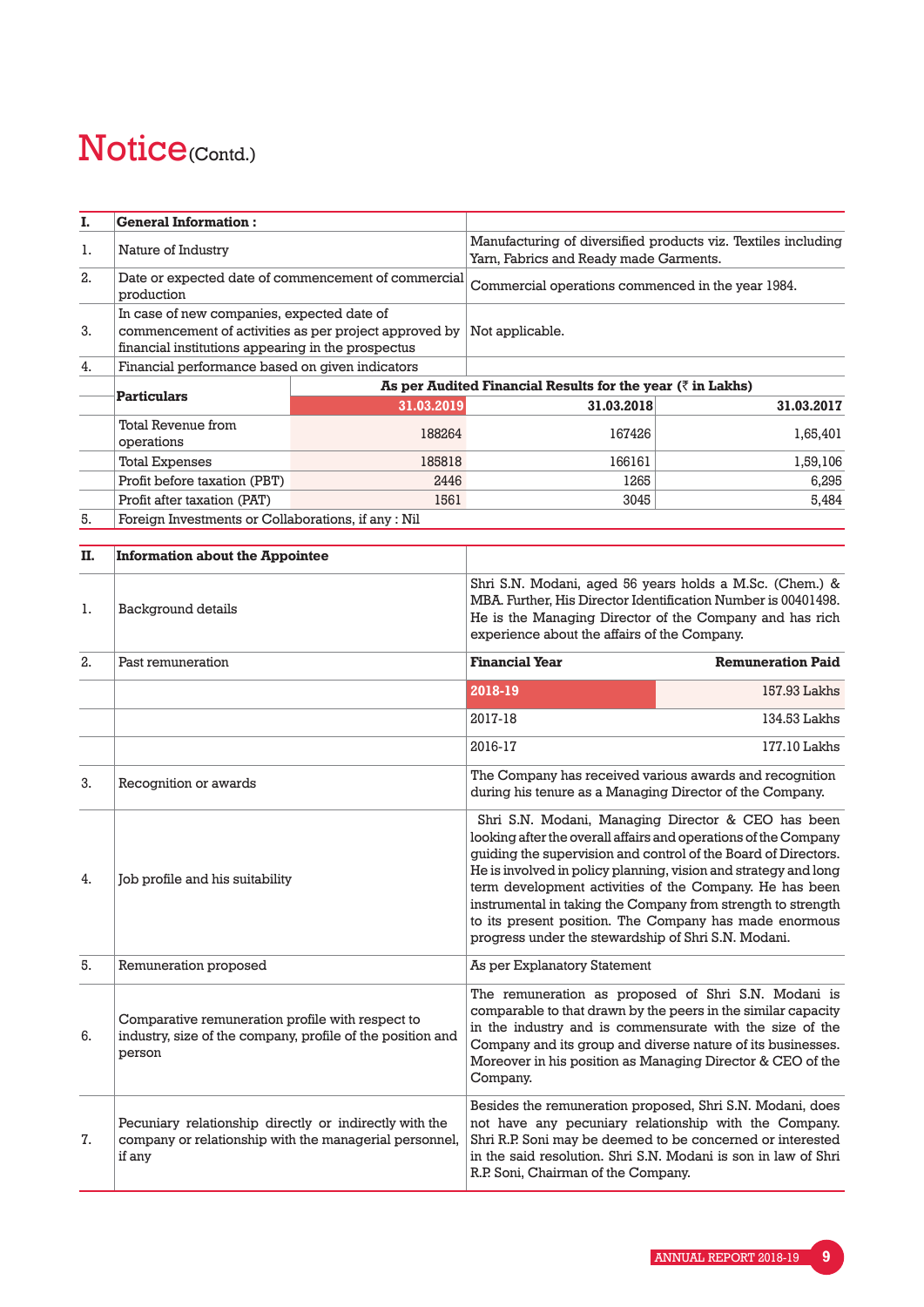| III. | <b>Other Information:</b>                                            |                                                                                                                                                                                                                                                                                                                                                                                                                                                                                                                                                    |
|------|----------------------------------------------------------------------|----------------------------------------------------------------------------------------------------------------------------------------------------------------------------------------------------------------------------------------------------------------------------------------------------------------------------------------------------------------------------------------------------------------------------------------------------------------------------------------------------------------------------------------------------|
| 1.   | Reasons of loss or inadequate profits                                | Due to economic slowdown and consequent adverse market<br>conditions prevailing, there was lower profitability in textiles.                                                                                                                                                                                                                                                                                                                                                                                                                        |
| 2.   | Steps taken or proposed to be taken for improvement                  | The Company has embarked on a series of strategic and<br>operational measures that is expected to result in the<br>improvement in the present position. The inherent strengths<br>of the Company, especially its reputation as a premium<br>producer and powerful brands are also expected to enable<br>the Company to position itself during adversities. The<br>Company has also strategically planned to address the issue<br>of productivity and increase profits and has put in place<br>measures to reduce cost and improve the bottom-line. |
| 3.   | Expected increase in productivity and profits in<br>measurable terms | The Company has taken various initiatives to maintain its<br>leadership, improve market share and financial performance.<br>It has been aggressively pursuing and implementing its<br>strategies to improve financial performance.                                                                                                                                                                                                                                                                                                                 |

### **IV. Disclosures :**

Disclosures in the Board's Report under the heading 'Corporate Governance' included in Annual Report 2018-19: The requisite details of remuneration etc. of Directors are included in the Corporate Governance Report, forming part of the Annual Report of FY 2018-19 of the Company.

#### **ITEM NO. 5:**

Shri Achintya Karati was appointed as an Independent Director of the Company by the members at the 28<sup>th</sup> Annual General Meeting of the Company held on 30<sup>th</sup> September, 2014 for a period of five consecutive years.

As per Section 149(10) of the Act, an Independent Director shall hold office for a term of upto five consecutive years on the Board of a Company, but shall be eligible for re-appointment on passing a special resolution by the Company for another term of upto five consecutive years on the Board of a Company.

In the opinion of the Board, Shri Achintya Karati fulfils the conditions specified under Section 149 (6) of the Act, the Companies (Appointment and Qualification of Directors) Rules, 2014 and Regulation 16 of the SEBI (Listing Obligations and Disclosure Requirements) Regulations, 2015 for his re-appointment as an Independent Director of the Company and is independent of the management.

On the basis of the report of performance evaluation and on recommendation of Nomination and Remuneration Committee in terms of the provisions of Section 149, 150, 152 read with schedule IV and any other applicable provisions of the Act and SEBI (Listing Obligations and Disclosure Requirements) Regulations, 2015 and the Board of Directors of the Company in their meeting held on  $12<sup>th</sup>$  July, 2019 has approved the re-appointment of Shri Achintya Karati, as an Independent Director for second term of five consecutive years, subject to the approval of the shareholders and shall not be liable to retire by rotation as provided under Section 152(6) of the Companies Act, 2013. The Company has, in

terms of Section 160(1) of the Act, received in writing a notice from member, proposing their candidature for the office of Directors.

As per regulation 17(1A) of SEBI (Listing Obligations and Disclosure requirement) Regulation 2015, provides that a Non-Executive Director, who has attained the age of 75 years, can be appointed as a Non-Executive Director, if approved by the members by passing a special resolution in the general meeting of the Company.

Keeping in view, the Board considers that his continued association would be of immense benefit to the Company and it is desirable to continue to avail services of Shri Achintya Karati as an Independent Director.

The Company has received declaration from him stating that he meets the criteria of Independence as prescribed under sub-section (6) of Section 149 of the Act, and Regulation16 of the SEBI (Listing Obligations and Disclosure Requirements) Regulations, 2015. He has also given his consent & eligibility certificate to continue to act as Director of the Company, if so appointed by the members.

Shri Achintya Karati was associated with ICICI, a Public Financial Institution (which was subsequently converted into bank) from 1978 to April 2004. After retirement from ICICI Bank in April 2004, Shri Achintya Karati served as Senior Advisors of ICICI Securities Limited, ICICI Bank Ltd. and ICICI Prudential Life Insurance Company Limited. Shri Achintya Karati was also associated with NCDEX, a Commodity Exchange promoted by ICICI, NABARD, NSC, CRISIL and IFFCO as Head Govt. & Institutions.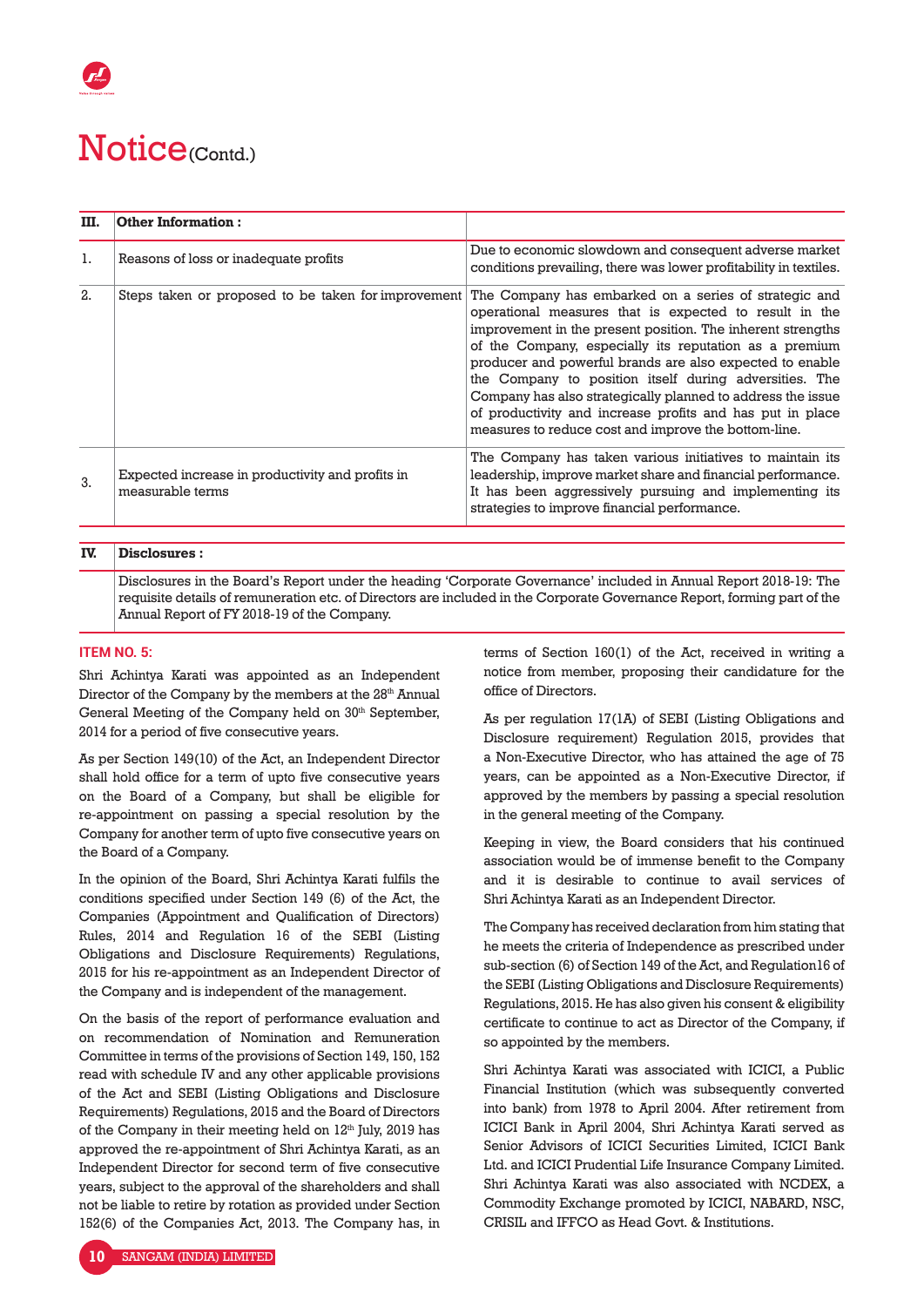Shri Achintya Karati was also associated with Ratnakar Bank from June 2012 to 31<sup>st</sup> March, 2014. Before Ratnakar Bank Shri Karati was Senior Country Advisor of Yes Bank Limited for a period of 2 years from June 2010.

Before ICICI, Shri Achintya Karati was Company Secretary in a Private Sector Group of Companies at Kolkata and was looking after their Secretarial Legal, Commercial & Corporate Affairs. In all he has vast experience in the financial and legal fields spanning for 33 years.

Shri Achintya Karati served as Country Head of Government and Institutional Solutions Group, ICICI Bank Limited looking after Government Departments and Public Sector Undertaking across the Country having four Zonal Managers stationed at North, South, East & West. He also served as Senior General Manager of ICICI Bank for Government Banking Group & Rural, Micro Credit and Agri Business Group. Before aforesaid, he served ICICI Limited as Deputy Zonal Manager (North) and Head of Major Client Group (North), this group was dedicated to large private and public sector companies for all their financial requirements.

The Board recommends the resolution at item no 5 of this notice for approval of the members.

Except Shri Achintya Karati, being an appointee and his relatives, none of the Directors and Key Managerial Personnel of the Company and their relatives are concerned or interested, either financially or otherwise, in the resolution set out at Item No. 5 of the accompanying Notice of the Annual General Meeting. Shri Achintya Karati is not related to any Director of the Company.

#### **ITEM NO. 6:**

Shri Tapan Kumar Mukhopadhyay was appointed as an Independent Director of the Company by the members at the 28<sup>th</sup> Annual General Meeting of the Company held on 30th September, 2014 for a period of five consecutive years.

As per Section 149(10) of the Act, an Independent Director shall hold office for a term of upto five consecutive years on the Board of a Company, but shall be eligible for re-appointment on passing a special resolution by the Company for another term of upto five consecutive years on the Board of a Company.

In the opinion of the Board, Shri Tapan Kumar Mukhopadhyay fulfils the conditions specified under Section 149 (6) of the Act, the Companies (Appointment and Qualification of Directors) Rules, 2014 and Regulation 16 of the SEBI (Listing Obligations and Disclosure Requirements) Regulations, 2015 for his re-appointment as an Independent Director of the Company and is independent of the management.

On the basis of the report of performance evaluation and on recommendation of Nomination and Remuneration Committee in terms of the provisions of Section 149, 150, 152 read with schedule IV and any other applicable provisions of the Act and SEBI (Listing Obligations and Disclosure

Requirements) Regulations, 2015 and the Board of Directors of the Company in their meeting held on  $12<sup>th</sup>$  July, 2019 has approved the re-appointment of Shri Tapan Kumar Mukhopadhyay, as an Independent Director for second term of five consecutive years, subject to the approval of the shareholders and shall not be liable to retire by rotation as provided under Section 152(6) of the Companies Act, 2013. The Company has, in terms of Section 160(1) of the Act, received in writing a notice from member, proposing their candidature for the office of Directors.

As per regulation 17(1A) of SEBI (Listing Obligations and Disclosure requirement) Regulation 2015, provides that a Non-Executive Director, who has attained the age of 75 years, can be appointed as a Non-Executive Director, if approved by the members by passing a special resolution in the general meeting of the Company.

Keeping in view, the Board considers that his continued association would be of immense benefit to the Company and it is desirable to continue to avail services of Shri Tapan Kumar Mukhopadhyay as an Independent Director.

The Company has received declaration from him stating that he meets the criteria of Independence as prescribed under sub-section (6) of Section 149 of the Act, and Regulation16 of the SEBI (Listing Obligations and Disclosure Requirements) Regulations, 2015. He has also given his consent & eligibility certificate to continue to act as Director of the Company, if so appointed by the members.

Dr. Tapan Kumar Mukhopadhyay has done B.Sc. (Hons.) in Chemistry, CU.; B. Tech. (Chemical Engg. & Chemical Tech.), CU; M. Tech. (Chemical Engg. & Chemical Tech.), CU; Ph. D., CU & PGDM, AIMA, New Delhi, 3tier Management Development Program at IIM, Ahmedabad.

He has joined as Jr. Exe. Engineer at Coke Oven & Bye-Product Plant of SAIL, Durgapur Steel Plant from 1973-79. He was retired from the post of CGM & Country Head (Admin. & Premises), IDBI Bank, H.O., Mumbai on 30.09.2009 after serving more than 30 years in different responsible positions including First Branch Head at Gangtok, Sikkim, GM Incharge of Jaipur Branch Office; CGM, Zonal Head of Eastern Zone & North Eastern Zone at Kolkata & Guwahati respectively with major experience In Corporate Finance, MSME, HR, Admin & Premises, Business Development & Rehabilitation of Sick Units etc.

He also provided faculty support to JNIBF, Hyderabad, Training Institute of IDBI Bank & RBI Training institute at Mumbai. Deputed to SIDBI, Mumbai as DGM In-Charge of Bills discounting, Equipment finance & Project finance for SME projects introduced by the undersigned.

He was appointed by IDBI as Nominee Director on the Board of many reputed organizations. He was also appointed as Chairman of Selection Committee for recruitment & promotions of officers of IDBI Bank & NEDFI as also selection of MBA Students for Management Institute of Guwahati University & Orlenkar Institute of Management,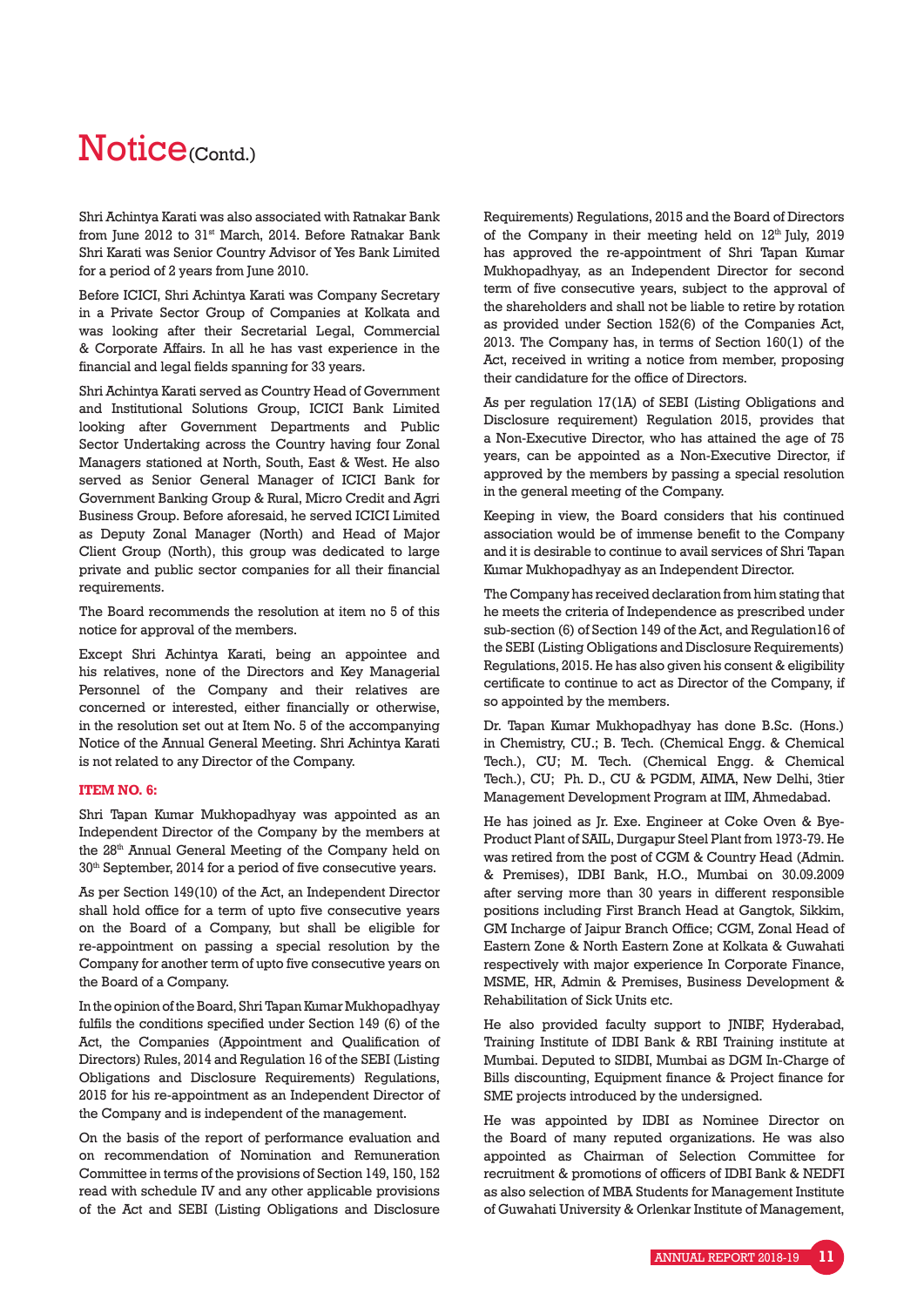# Notice<sub>(Contd.)</sub>

Mumbai. He has attended seminars, training programs abroad to countries like Singapore; Seol, South Korea; Tokyo, Japan; USA & Nepal on behalf of IDBI.

He has joined M/s Cyber Tech Systems & Software Ltd. as Sr VP in 2010 looking after HR, Administration, Hospitality, Real Estate and Business Development and became Wholetime Director (WTD/MD) of the Company from 2011-2014.

He was appointed as Managing Committee Member of Sangam University, Bhilwara, Rajasthan from 2015 onwards. He was deputed as Chairman of NEDFi for 11 months in the year 2004-05 besides Independent Director of NEDFi from the year 2005-06.

At present he is Independent Director on the Board of Rajasthan; Srei MF AMC ( P ) Ltd., Mumbai & Village Financial Services (P) Ltd., Kolkata including Sangam (India) Ltd.

The Board recommends the resolution at item no 6 of this notice for approval of the members.

Except Shri Tapan Kumar Mukhopadhyay, being an appointee and his relatives, none of the Directors and Key Managerial Personnel of the Company and their relatives are concerned or interested, either financially or otherwise, in the resolution set out at Item No. 6 of the accompanying Notice of the AGM. Shri Tapan Kumar Mukhopadhyay is not related to any Director of the Company.

### **ITEM NO. 7:**

Shri Ramawatar Jaju was appointed as an Independent Director of the Company by the members at the 28<sup>th</sup> Annual General Meeting of the Company held on 30<sup>th</sup> September, 2014 for a period of five consecutive years.

As per Section 149(10) of the Act, an Independent Director shall hold office for a term of upto five consecutive years on the Board of a Company, but shall be eligible for re-appointment on passing a special resolution by the Company for another term of upto five consecutive years on the Board of a Company.

In the opinion of the Board, Shri Ramawatar Jaju fulfills the conditions specified under Section 149 (6) of the Act, the Companies (Appointment and Qualification of Directors) Rules, 2014 and Regulation 16 of the SEBI (Listing Obligations and Disclosure Requirements) Regulations, 2015 for his re-appointment as an Independent Director of the Company and in the opinion of the Board, he fulfills the conditions specified in the Companies Act, 2013 and is independent of the management.

On the basis of the report of performance evaluation and on recommendation of Nomination and Remuneration Committee in terms of the provisions of Section 149, 150, 152 read with schedule IV and any other applicable provisions of the Act and SEBI (Listing Obligations and Disclosure Requirements) Regulations, 2015 and the Board of Directors of the Company in their meeting held on 12<sup>th</sup> July, 2019 has approved the re-appointment of Shri Ramawatar Jaju, as an Independent Director for second term of five consecutive years, subject to the approval of the shareholders and shall not be liable to retire by rotation as provided under Section 152(6) of the Companies Act, 2013. The Company has, in terms of Section 160(1) of the Act, received in writing a notice from member, proposing their candidature for the office of Directors.

As per regulation 17(1A) of SEBI (Listing Obligations and Disclosure requirement) Regulation 2015, provides that a Non-Executive Director, who has attained the age of 75 years, can be appointed as a Non-Executive Director, if approved by the members by passing a special resolution in the general meeting of the Company.

Keeping in view, the Board considers that his continued association would be of immense benefit to the Company and it is desirable to continue to avail services of Shri Ramawatar Jaju as an Independent Director.

The Company has received declaration from him stating that he meets the criteria of Independence as prescribed under sub-section (6) of Section 149 of the Act, and Regulation16 of the SEBI (Listing Obligations and Disclosure Requirements) Regulations, 2015. He has also given his consent letter & eligibility certificate to continue to act as Director of the Company, if so appointed by the members.

The Board recommends the resolution at item no 7 of this notice for approval of the members.

Except Shri Ramawatar Jaju, being an appointee and his relatives, none of the Directors and Key Managerial Personnel of the Company and their relatives are concerned or interested, financially or otherwise, in the resolution set out at Item No. 7 of the accompanying Notice of the AGM. Shri Ramawatar Jaju is not related to any Director of the Company.

#### **ITEM NO. 8:**

Ms. Seema Srivastava was appointed as an Independent Director of the Company by the members at the 29<sup>th</sup> Annual General Meeting of the Company held on 30<sup>th</sup> September, 2015 for a period of five consecutive years. She will hold office as an Independent Director of the Company for a period of five consecutive years, upto 29<sup>th</sup> March, 2020.

As per Section 149(10) of the Act, an Independent Director shall hold office for a term of upto five consecutive years on the Board of a Company, but shall be eligible for re-appointment on passing a special resolution by the Company for another term of upto five consecutive years on the Board of a Company.

In the opinion of the Board, Ms. Seema Srivastava fulfils the conditions specified under Section 149 (6) of the Act, the Companies (Appointment and Qualification of Directors) Rules, 2014 and Regulation 16 of the SEBI (Listing Obligations and Disclosure Requirements) Regulations, 2015 for re-appointment as an Independent Director of the Company and is independent of the management.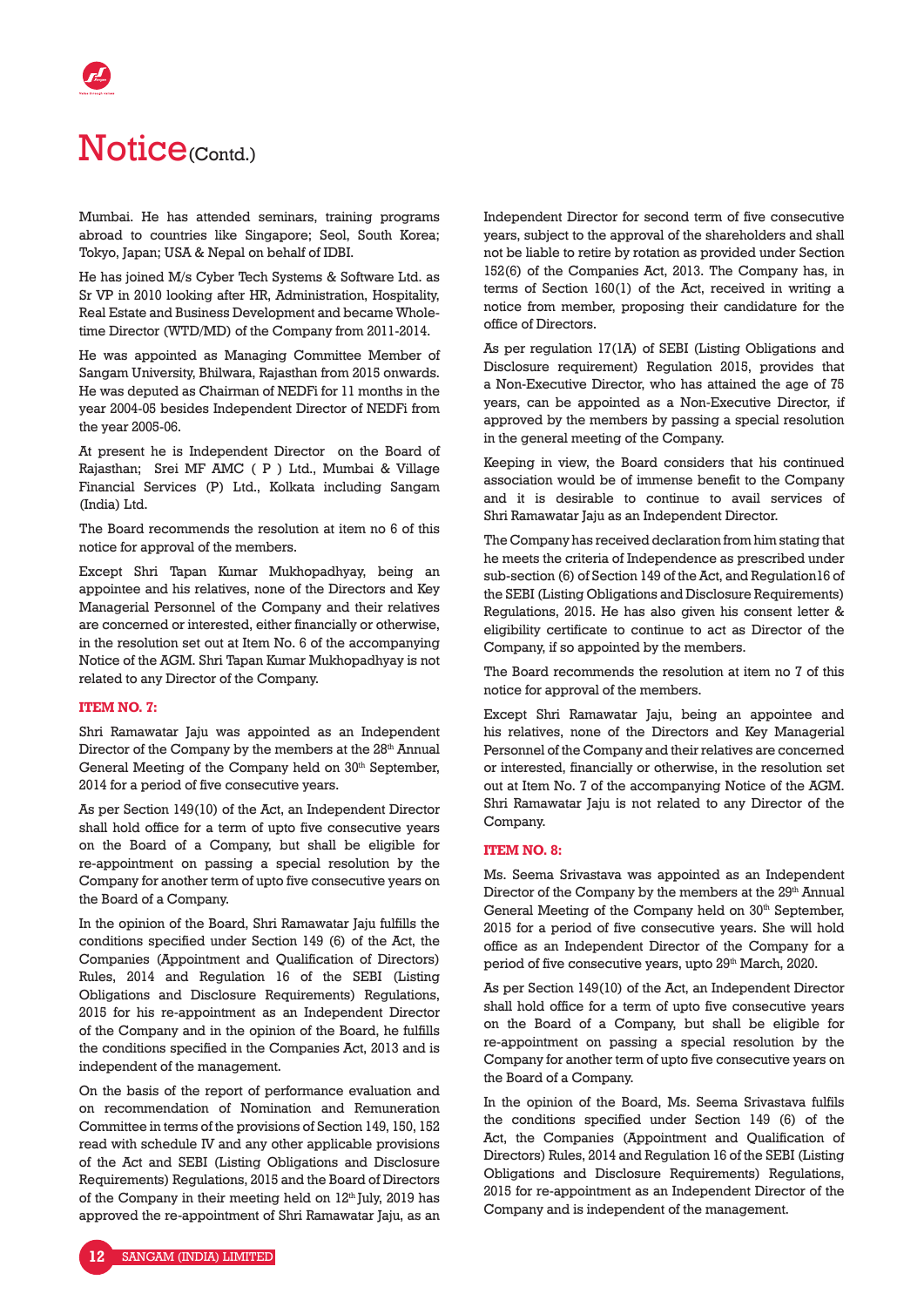On the basis of the report of performance evaluation and on recommendation of Nomination and Remuneration Committee in terms of the provisions of Section 149, 150, 152 read with schedule IV and any other applicable provisions of the Act and SEBI (Listing Obligations and Disclosure Requirements) Regulations, 2015 and the Board of Directors of the Company in their meeting held on  $12<sup>th</sup>$  July, 2019 has approved the re-appointment of Ms. Seema Srivastava, as an Independent Director for second term of five consecutive years, subject to the approval of the shareholders and shall not be liable to retire by rotation as provided under Section 152(6) of the Companies Act, 2013. The Company has, in terms of Section 160(1) of the Act, received in writing a notice from member, proposing their candidature for the office of Directors.

The Company has received declaration from her stating that she meets the criteria of Independence as prescribed under sub-section (6) of Section 149 of the Act, and Regulation16 of the SEBI (Listing Obligations and Disclosure Requirements) Regulations, 2015. She has also given her consent letter & eligibility certificate to continue to act as Director of the Company, if so appointed by the members.

Currently serving as the Executive Director of India-International Textile Machinery Exhibition Society, which is a 40 year old apex industry body working for advancement of technology, create new market opportunity, facilitate bilateral trade and investments in Textile Engineering Industry. With 22 years of experience, Ms. Seema Srivastava has successfully executed varied responsibilities in promoting Bi lateral trade with various countries and organizing industrial exhibitions.

Ms. Seema Srivastava is associated with various government/ private organizations and is member of board of Directors of M/s Sangam India Ltd, Bhilwara as Independent Director, member of Textiles Division Council, Bureau of Indian Standard, Govt. Of India, Member of Executive council of Textile machinery manufacturers Association (TMMA), Member of Indian Accessories and Machinery Manufacturers Association Managing Committee. She is also active member of Advisory Board of Women's Leadership Forum constituted by Indian Exhibition Industry Association.

Ms. Srivastava has occupied various offices including World Trade Centre, Mumbai as Asst. Director, Taipei World Trade Center as Senior Trade Promotion Specialist, Administrative in-charge of YMCA Institute of Aquatics Training, (Collaborative Project for Youth Development by YMCA Kentucky USA & India) and with National Institute of Information Technology (NIIT).

Ms. Srivastava was also associated with D.Y Patil Business Management Collegeand Institute of Business Studies and Research as visiting faculty for International Trade and Economics (2007-2010).

Ms. Srivastava has received Merit award for outstanding performance in marketing and brand promotion while

working with NIIT (National Institute for Information Technology) and has been Felicitated by American YMCA, Louisville Kentucky, for outstanding contribution towards International project for youth development in Asian Country.

She is also recipient of "Leading Ladies of Industry" award constituted by Exhibition Showcase for the year 2015 & won an individual award under the "Distinguished Achiever in Exhibition Industry" Category for the year 2016. Recently She has been conferred as 50 most influential women leaders in MICE industry for 2019 by BTVI (Business Television India).

The Board recommends the resolution at item no 8 of this notice for approval of the members.

Except Ms. Seema Srivastava, being an appointee and her relatives, none of the Directors and Key Managerial Personnel of the Company and their relatives are concerned or interested, either financially or otherwise, in the resolution set out at Item No. 8 of the accompanying Notice of the AGM. Ms. Seema Srivastava is not related to any Director of the Company.

#### **ITEM NO. 9:**

The Board on the recommendation of the Audit Committee has approved the appointment and remuneration of M/s K.G. Goyal & Co, Cost Accountants, Jaipur (Firm Registration No. 000017) to conduct the audit of cost records of the Company's various units respectively for the financial year 2019-20 at a fee of  $\bar{\tau}$  1,00,000/- to M/s K.G. Goyal & Co, subject to TDS, GST etc., as applicable, apart from out of pocket expenses, as remuneration for cost audit services for the financial year 2019-20.

In accordance with the provisions of Section 148 of the Companies Act, 2013 read with the Companies (Audit and Auditors) Rules, 2014, the remuneration payable to the Cost Auditors have to be ratified by the shareholders of the Company Hence, the Members' approval is being sought by way of Ordinary Resolution.

The Board recommends the resolution at item no 9 of this notice for approval of the members.

None of the Directors and Key Managerial Personnel of the Company and their relatives is concerned or interested, financial or otherwise in the resolution.

> For and on Behalf of the Board of Directors For Sangam (India) Limited

Place: Atun, Chittorgarh road Bhilwara, (Raj.) 311001 *Date: 12th July, 2019*

A.K. Jain (Company Secretary) *M. No.: F-7842*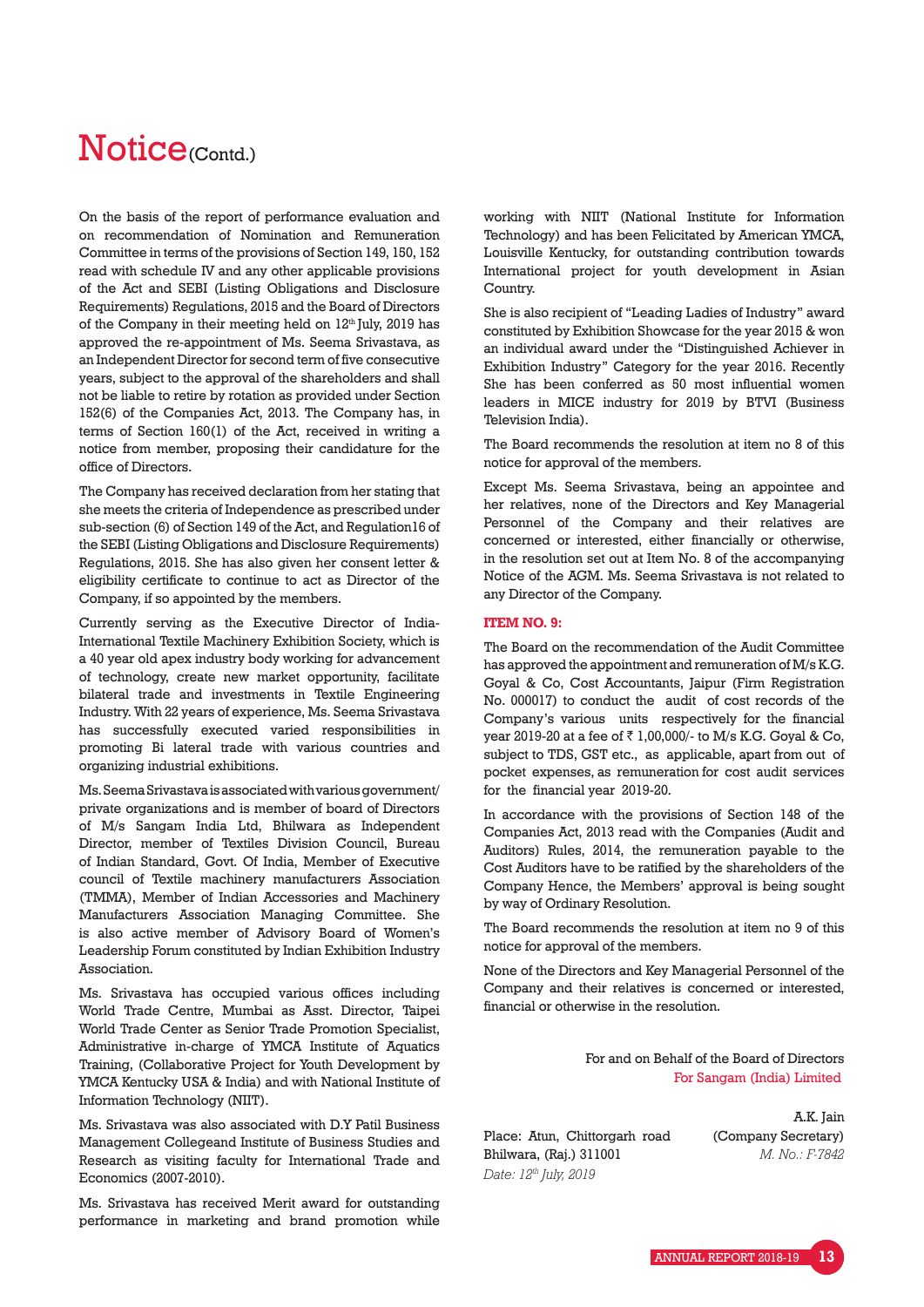|                                                                                             | PROPOSED TO BE APPOINTED / RE-APPOINTED IS FURNISHED                                                                                                                                                                                                                                                                                                                                                                                                                                                                    | BELOW:                                                                                                                                                                                                                                                                                                                                                                                                                               |                                                                                                                                                                                            |                                                                                                               |                                                         |                                                                                                                                                                                                                                                             |
|---------------------------------------------------------------------------------------------|-------------------------------------------------------------------------------------------------------------------------------------------------------------------------------------------------------------------------------------------------------------------------------------------------------------------------------------------------------------------------------------------------------------------------------------------------------------------------------------------------------------------------|--------------------------------------------------------------------------------------------------------------------------------------------------------------------------------------------------------------------------------------------------------------------------------------------------------------------------------------------------------------------------------------------------------------------------------------|--------------------------------------------------------------------------------------------------------------------------------------------------------------------------------------------|---------------------------------------------------------------------------------------------------------------|---------------------------------------------------------|-------------------------------------------------------------------------------------------------------------------------------------------------------------------------------------------------------------------------------------------------------------|
| Particular                                                                                  | Shri R.P. Soni                                                                                                                                                                                                                                                                                                                                                                                                                                                                                                          | Shri S.N. Modani                                                                                                                                                                                                                                                                                                                                                                                                                     | Shri Achintya Karati                                                                                                                                                                       | Shri Tapan Kumar<br>Mukhopadhyay                                                                              | Shri Ramawatar<br>Jaju                                  | Ms. Seema Srivastava                                                                                                                                                                                                                                        |
| <b>NIC</b>                                                                                  | 00401439                                                                                                                                                                                                                                                                                                                                                                                                                                                                                                                | 00401498                                                                                                                                                                                                                                                                                                                                                                                                                             | 00024412                                                                                                                                                                                   | 00239251                                                                                                      | 00083218                                                | 07142986                                                                                                                                                                                                                                                    |
| Appointment<br>Date of                                                                      | 01/09/2015                                                                                                                                                                                                                                                                                                                                                                                                                                                                                                              | 01.10.2014                                                                                                                                                                                                                                                                                                                                                                                                                           | 30.09.2014                                                                                                                                                                                 | 30.09.2014                                                                                                    | 30.09.2014                                              | 30.03.2015                                                                                                                                                                                                                                                  |
| Qualification                                                                               | B.Sc., Diploma in Civil Engineering                                                                                                                                                                                                                                                                                                                                                                                                                                                                                     | M.Sc., (Chem.) & MBA                                                                                                                                                                                                                                                                                                                                                                                                                 | B.Com.<br>LL.B.                                                                                                                                                                            | Chemistry), B. Tech<br>M.Tech (Chemical<br>(Chemical Engg),<br>B.Sc. (Honours in<br>Engg), PGDBM<br>and Ph.D. | B. Com.                                                 | Post Graduate in Global<br>Strategic Management.<br>and international trade,<br>Masters in Economics                                                                                                                                                        |
| in specific<br>functional<br>Expertise<br>areas                                             | Engineers Association, Bhilwara, Shri Aditya Vikram<br>Chamber of Commerce and Industries, Indian Agro<br>Industries Foundation, Pune and FICCI, New Delhi.<br>Delhi, Synthetic Weaving Mills Association, Mewar<br>Birla Memorial Vyapaar Sahyog Kendra, Chennai,<br>He has rich and varied experience more than 34<br>years in textile industry. He was associated with<br>Chamber of Commerce & Industries, Rajasthan<br>P.H.D. Chamber of Commerce and Industries,<br>Confederation of Indian Textile Industry, New | Chamber Of Commerce & Industry and<br>Association, as well as Director, Indian<br>Vice President, Rajasthan Chamber Of<br>textile industry, having previously held<br>le has 30 years of experience in the<br>Cotton Mills Federation. He has also<br>positions in key organizations in the<br>held positions as President, Mewar<br>industry, such as Deputy Chairman<br>of the The Rajasthan Textile Mills<br>Commerce & Industry. | financial and legal<br>experience in the<br>He has vast<br>field.                                                                                                                          | accounts, finance<br>and corporate<br>in the field of<br>governance.<br>experience<br>He has vast             | He has 30 year<br>in Corporate<br>experience<br>Sector. | various office including<br>promotion Specialist,<br>Institute of Acquatics<br>World Trade Centre,<br>World Trade Centre<br>She has occupied<br>Administrative in-<br>Directors, Taipei<br>charge of YMCA<br>Mumbai as Asst<br>as Senior Trade<br>Training. |
| Directorship<br>other public<br>companies)<br>companies<br>(excluding<br>foreign<br>held in | - Keti Sangam Infrastructure (India) Ltd.<br>Sangam Capital Services Ltd.<br>- Kalyan Sangam Infratech Ltd.<br>Sangam Infratech Ltd.<br>- Sangam E-Com Ltd.                                                                                                                                                                                                                                                                                                                                                             | N.A                                                                                                                                                                                                                                                                                                                                                                                                                                  | Shyam Telecom Ltd.<br>Delton Cables Ltd.<br>- Ultimate Flexipack<br><b>Utech Developers</b><br>- Jay Bharat Maruti<br>- J. K. Cement Ltd.<br>- Uflex Ltd.<br>Limited<br>Limited<br>Г.<br>Т | N.A                                                                                                           | International<br>Adarsh<br>Ltd                          | N.A                                                                                                                                                                                                                                                         |

PURSUANT TO REGULATION 36 (3) OF THE SEBI (LISTING OBLIGATIONS AND DISCLOSURE REQUIREMENTS) REGULATIONS, 2015, INFORMATION ABOUT THE DIRECTORS PURSUANT TO REGULATION 36 (3) OF THE SEBI (LISTING OBLIGATIONS AND DISCLOSURE REQUIREMENTS) REGULATIONS, 2015, INFORMATION ABOUT THE DIRECTORS



Notice<sub>(Contd.)</sub>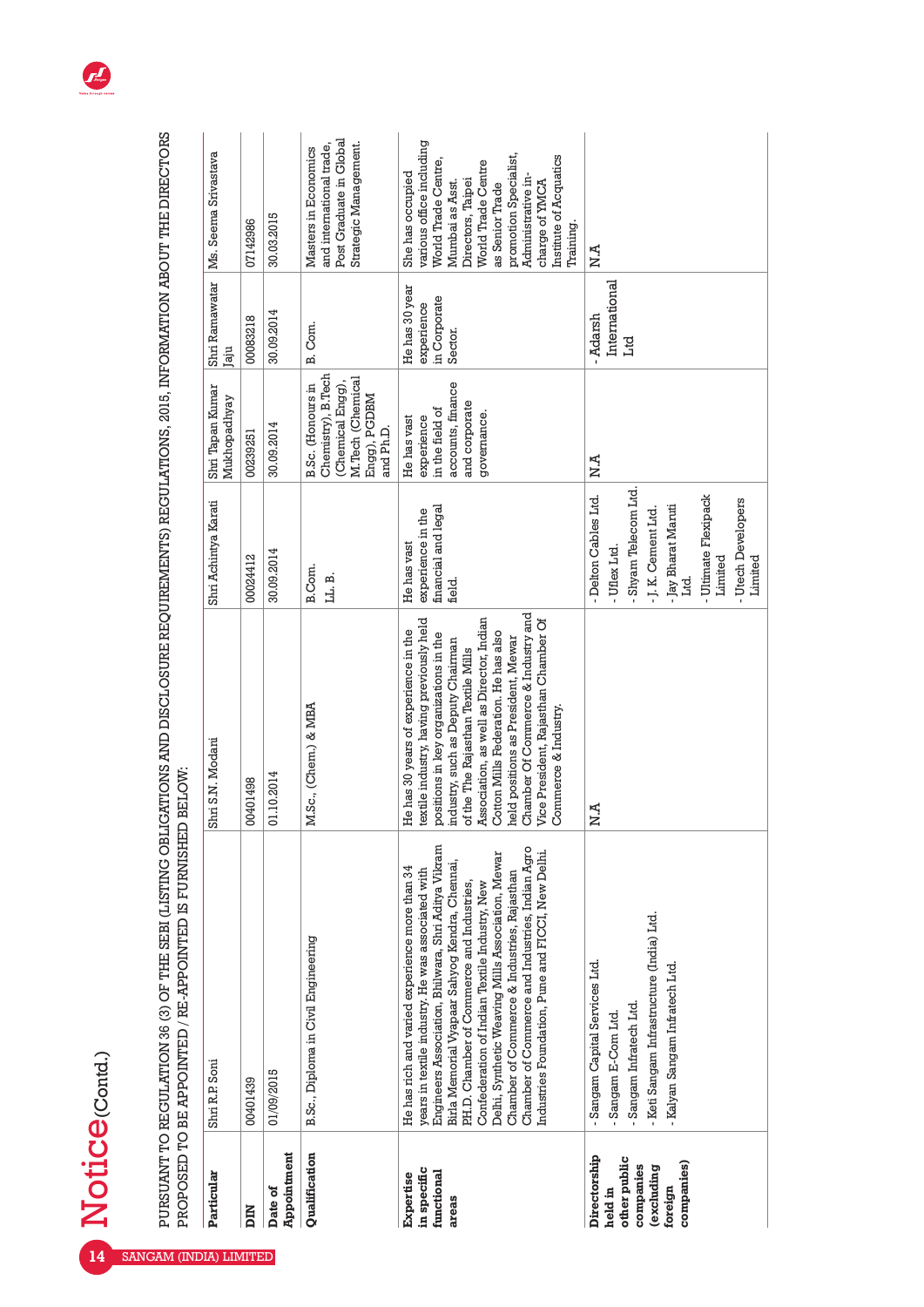| ı |
|---|
|   |
|   |
|   |

| Membership/                               | N.A                                                                                         | N.A   | Audit Committee -                    |             |     |     |
|-------------------------------------------|---------------------------------------------------------------------------------------------|-------|--------------------------------------|-------------|-----|-----|
| of committees<br>Chairmanship             |                                                                                             |       | - J.K. Cement Limited<br>Member      |             |     |     |
| Indian public<br>of other                 |                                                                                             |       | - Jay Bharat Maruti                  |             |     |     |
| Companies                                 |                                                                                             |       | Ltd.                                 |             |     |     |
|                                           |                                                                                             |       | - Delton Cables Ltd.<br>- Uflex Ltd. |             |     |     |
|                                           |                                                                                             |       | Audit Committee -<br>Chairmanship    |             |     |     |
|                                           |                                                                                             |       | - Shyam Telecom Ltd.                 |             |     |     |
|                                           |                                                                                             |       | Nomination and<br>Remuneration       |             |     |     |
|                                           |                                                                                             |       | Committee-<br>Member                 |             |     |     |
|                                           |                                                                                             |       | - J.K. Cement Limited                |             |     |     |
|                                           |                                                                                             |       | - Jay Bharat Maruti<br>Ltd.          |             |     |     |
|                                           |                                                                                             |       | - Uflex Ltd.                         |             |     |     |
|                                           |                                                                                             |       | Nomination and                       |             |     |     |
|                                           |                                                                                             |       | Remuneration                         |             |     |     |
|                                           |                                                                                             |       | Chairmanship<br>Committee-           |             |     |     |
|                                           |                                                                                             |       | - Delton Cables Ltd.                 |             |     |     |
|                                           |                                                                                             |       | - Shyam Telecom Ltd.                 |             |     |     |
|                                           |                                                                                             |       | Stakeholders'                        |             |     |     |
|                                           |                                                                                             |       | Relationship<br>Committee-           |             |     |     |
|                                           |                                                                                             |       | Chairmanship                         |             |     |     |
|                                           |                                                                                             |       | -Uflex Ltd.                          |             |     |     |
| share held in<br>the company<br>Number of | 453950                                                                                      | 9779  | Ë                                    | Ë           | Ë   | Ë   |
|                                           |                                                                                             |       |                                      |             |     |     |
| Relationship<br>with other<br>Directors   | Shri S.N. Modani, Managing Director and Shri V.K.<br>Sodani Executive Director (Son-in-law) | $N.A$ | $N.A$                                | $N.\bar{A}$ | N.A | N.A |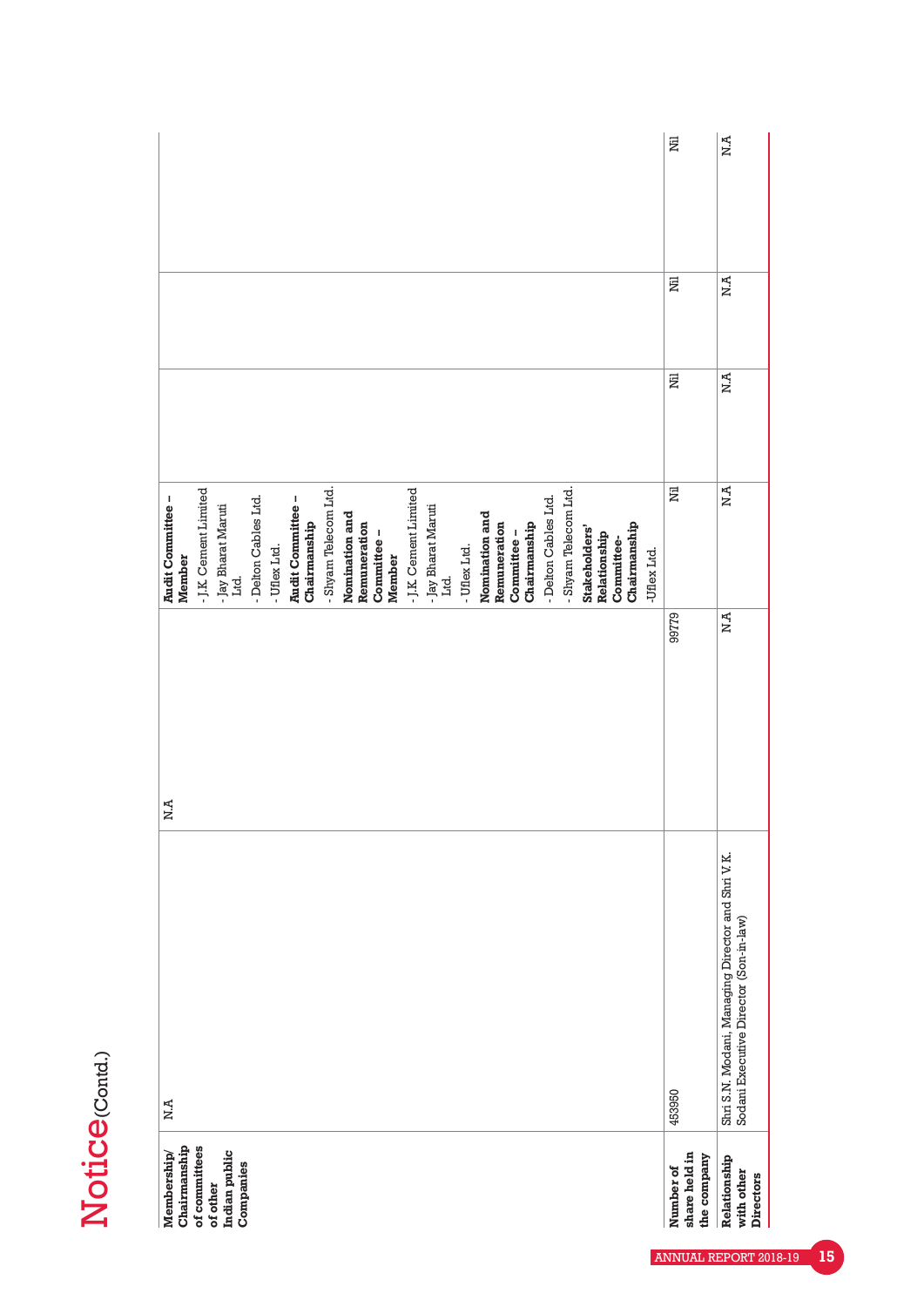## ROUTE MAP TO THE AGM VENUE

Venue: Atun, Chittorgarh Road, Bhilwara - 311 001 (Rajasthan)